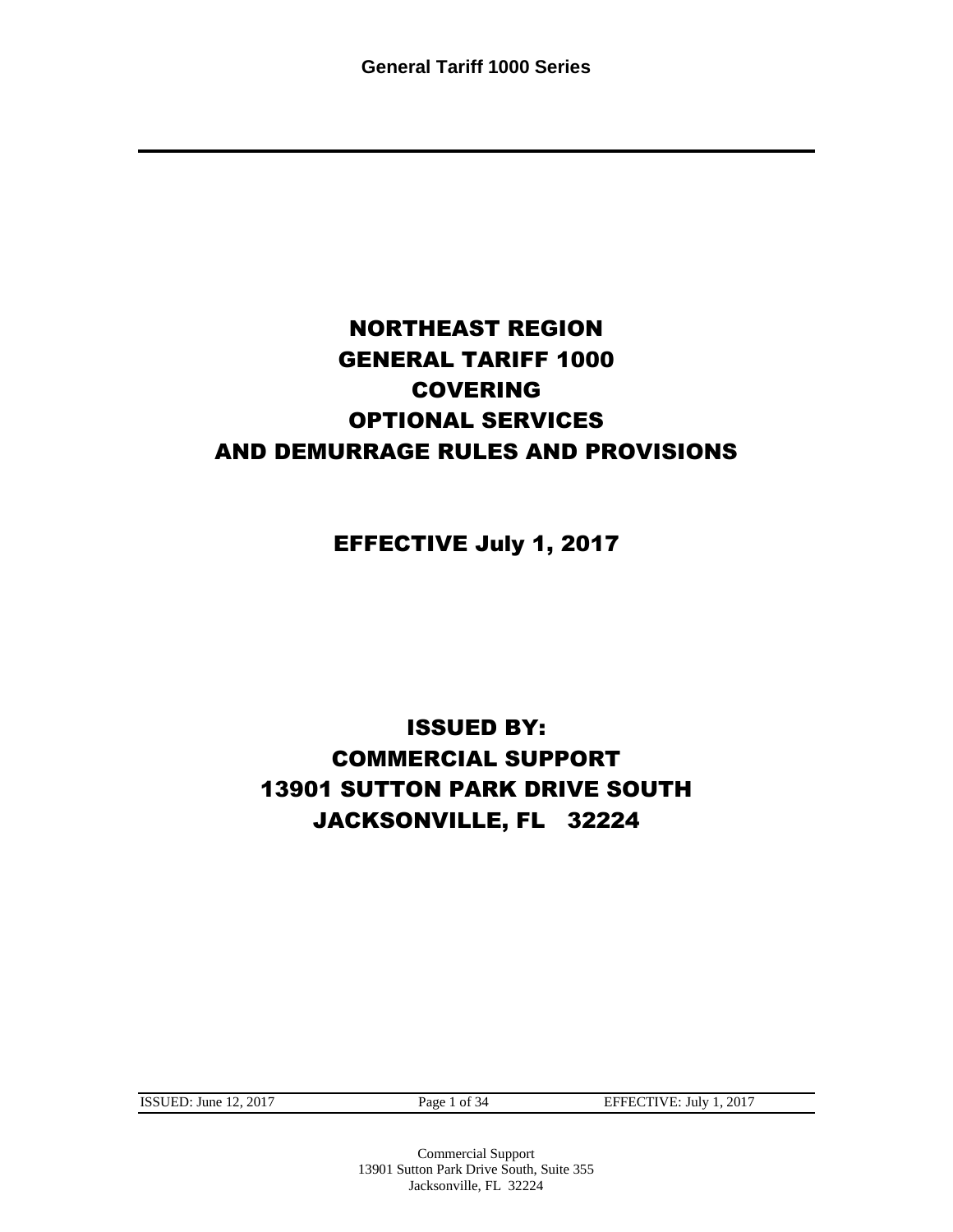### **PLAN OF TARIFF SECTION I**

| <b>SECTION</b> | <b>CONTENTS</b>                                           | <b>PAGE</b>    |
|----------------|-----------------------------------------------------------|----------------|
|                | <b>List of Subscribing Carriers</b>                       |                |
|                | <b>General Rules</b>                                      |                |
| Ш              | <b>Credit and Security Deposit</b>                        | 8              |
| Ш              | <b>Demurrage Provisions</b>                               | 13             |
| IV             | <b>Intentionally Omitted</b>                              |                |
| v              | <b>Toxic Inhalation/Poison Hazard Material Procedures</b> | 19             |
| VI             | <b>Optional Services Provisions</b>                       | 2 <sub>1</sub> |
| <b>VII</b>     | <b>Clearance Procedures</b>                               | 29             |
| VIII           | Glossary                                                  |                |

| <b>ISSUED:</b> June 12, 2017 |  |  |
|------------------------------|--|--|
|------------------------------|--|--|

Page 2 of 34 EFFECTIVE: July 1, 2017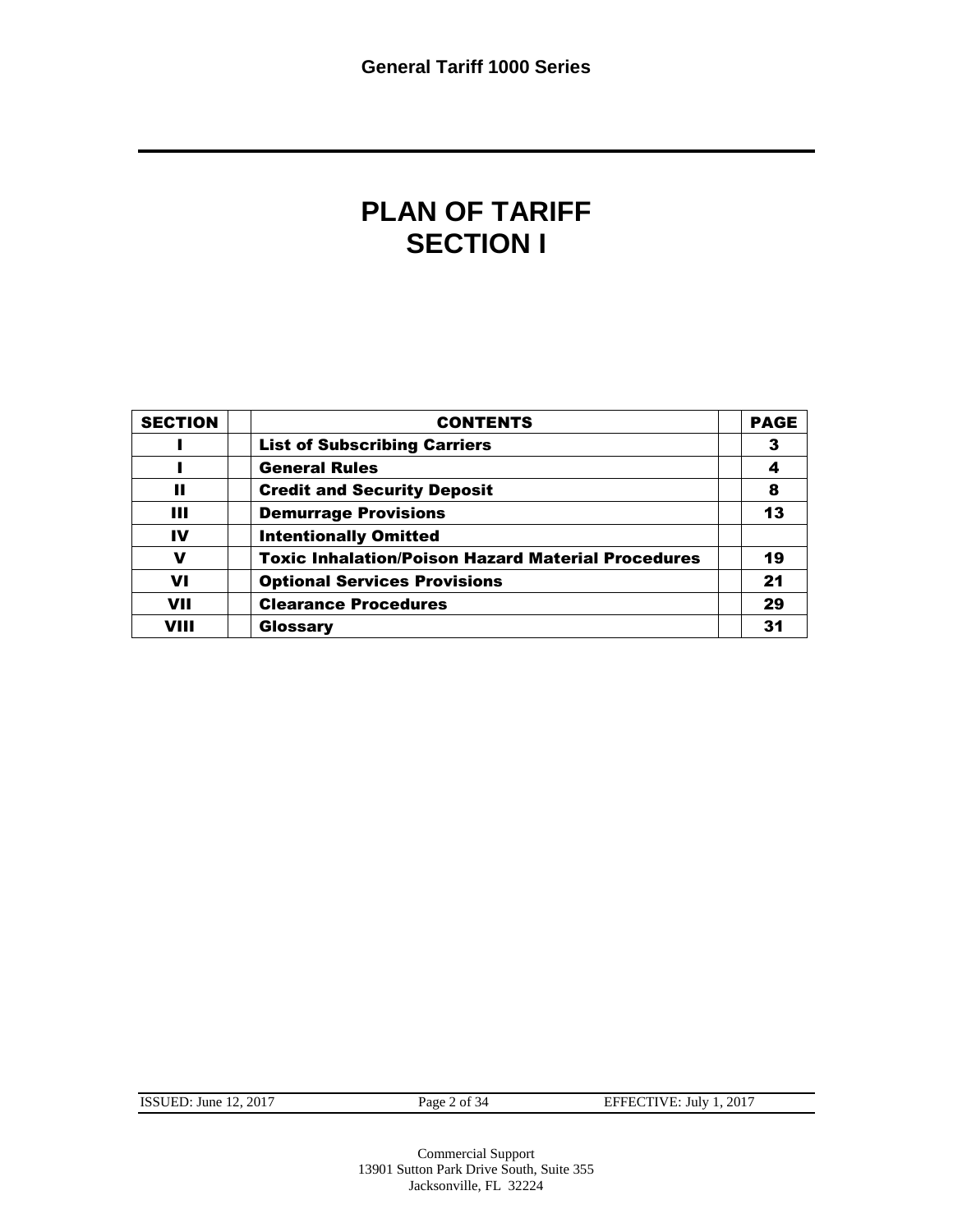#### **SUBSCRIBING CARRIERS**

#### **This tariff is issued for the accounts of –**

| <b>RAILROAD</b>                                 |             |
|-------------------------------------------------|-------------|
|                                                 |             |
| Buffalo & Pittsburgh Railroad, Inc.             | <b>BPRR</b> |
| The Aliquippa & Ohio River Railroad Co.         | <b>AOR</b>  |
| Connecticut Southern Railroad, Inc.             | CSO         |
| The Columbus & Ohio River Railroad Company      | <b>CUOH</b> |
| Massena Terminal Railroad Company, The          | <b>MSTR</b> |
| The Mahoning Valley Railway Company             | MVRY        |
| New England Central Railroad, Inc.              | <b>NECR</b> |
| Ohio Central Railroad, Inc.                     | <b>OHCR</b> |
| Ohio Southern Railroad, Inc.                    | <b>OSRR</b> |
| The Pittsburgh & Ohio Central Railroad Company  | <b>POHC</b> |
| Providence and Worcester Railroad Company       | <b>PW</b>   |
| Rochester & Southern Railroad, Inc.             | <b>RSR</b>  |
| <b>Wellsboro &amp; Corning Railroad Company</b> | <b>WCOR</b> |
| The Warren & Trumbull Railroad Company          | <b>WTRM</b> |
| Youngstown and Austintown Railroad, Inc.        | YARR        |
| The Youngstown Belt Railroad Company            | YΒ          |

#### **GOVERNING TARIFFS**

**This tariff is governed, except as otherwise provided, by OPSL 6000-Series, STCC 6001- Series, UFC 6000-Series and BOE 6000-Series.**

**The Subscribing Carriers' Charge Catalogs, 7006 Series for Switching and Accessorial Charges, 6006 Series for Demurrage and Storage and the 6007 for Unit Train Special Charges are all subject to the provisions of The General Tariff 1000.**

| ISSUED: June $12$ , $2017$ |  |  |
|----------------------------|--|--|
|                            |  |  |

Page 3 of 34 EFFECTIVE: July 1, 2017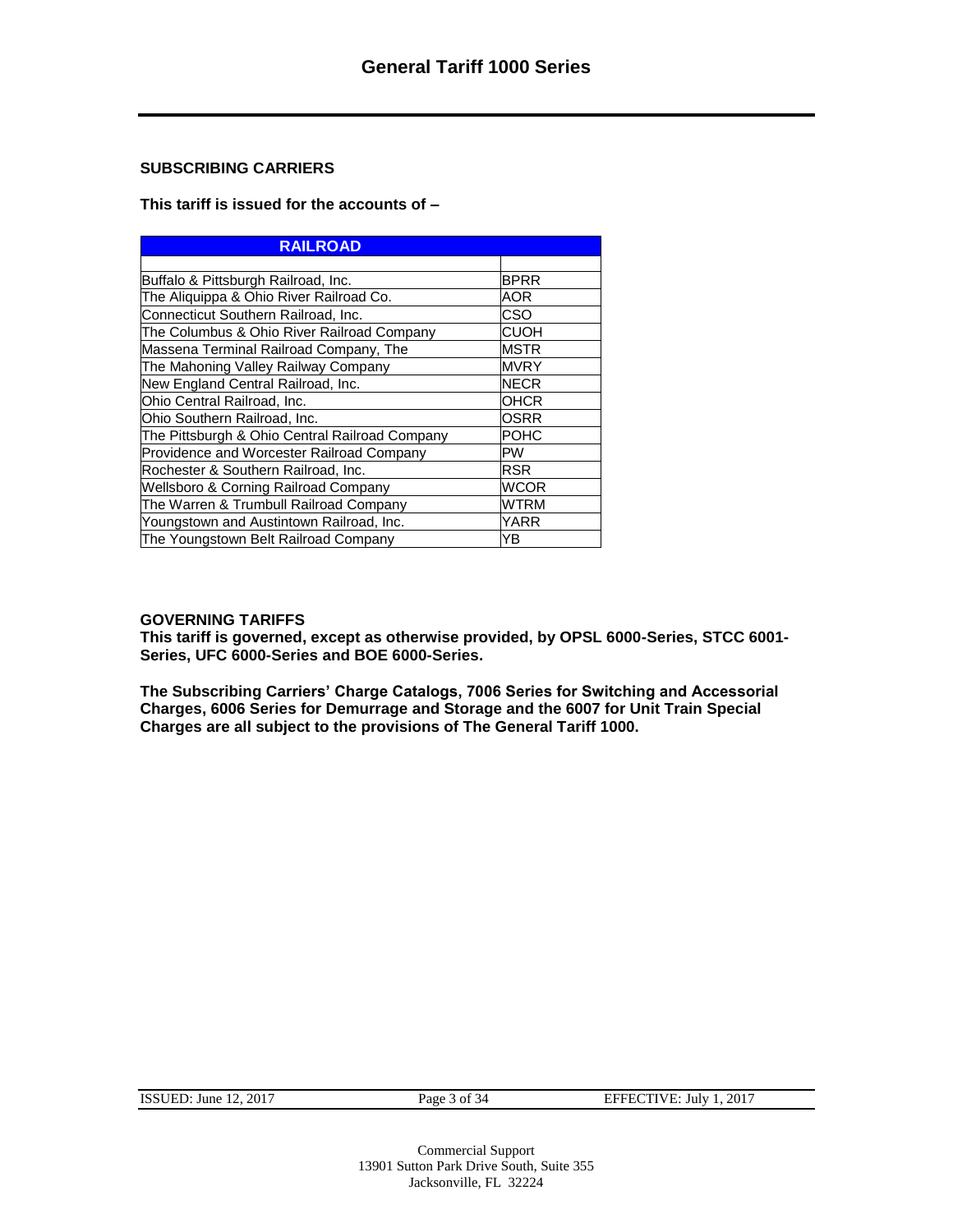#### **GENERAL RULES**

#### **ITEM 1000 - Description of Governing Classification and Exceptions**

The term "Uniform Classification" when used in this tariff means: Uniform Freight Classification, Uniform Classification Committee, UFC 6000-Series

EXCEPTION: Rules 13, 24 and 29 of UFC 6000-series do not apply.

#### **ITEM 1020 - Station List and Conditions**

This tariff is governed by the Official Railroad Station List, OPSL 6000-series issued by RailInc, Agent, to the extent shown below:

1. Prepay requirements and station conditions

For additions and abandonment of stations, and for prepay requirements, changes in names of stations, restrictions as to acceptance or delivery of freight and changes in station facilities.

When a station is abandoned as of a date specified in the above named publication, the rates from and to such station are inapplicable on and after that date.

2. Geographical list of stations

For geographical locations of stations referred to by station number.

3. Station numbers

For identification of stations shown or referred to by number.

#### **ITEM 1030 - Reference to Tariffs, Items, Notes, Rules, etc.**

Where reference is made in this tariff to tariffs, items, notes, rules, etc., such references are continuous and include supplements to and successive issues of such tariffs and reissues of such items, notes, rules, etc.

Charge Catalog Matrices for each subscribing carrier designate specific charges for services provided that are not included in the subsequent sections of this Tariff. These are designated as 7006 Series for Switching and Accessorial, 6006 Series for Extended Asset Use and 6007 for Unit Train Accessorial charges.

#### **ITEM 1040 - Consecutive Numbers**

Where consecutive numbers are represented in this tariff by the first and last numbers connected by the word "to" or a hyphen, they will be understood to include both of the numbers shown. If the first number only bears a reference mark such reference mark also applies to the last number shown and to all numbers between the first and last numbers.

| ISSUED: June $12, 2017$ |  |
|-------------------------|--|
|-------------------------|--|

Page 4 of 34 EFFECTIVE: July 1, 2017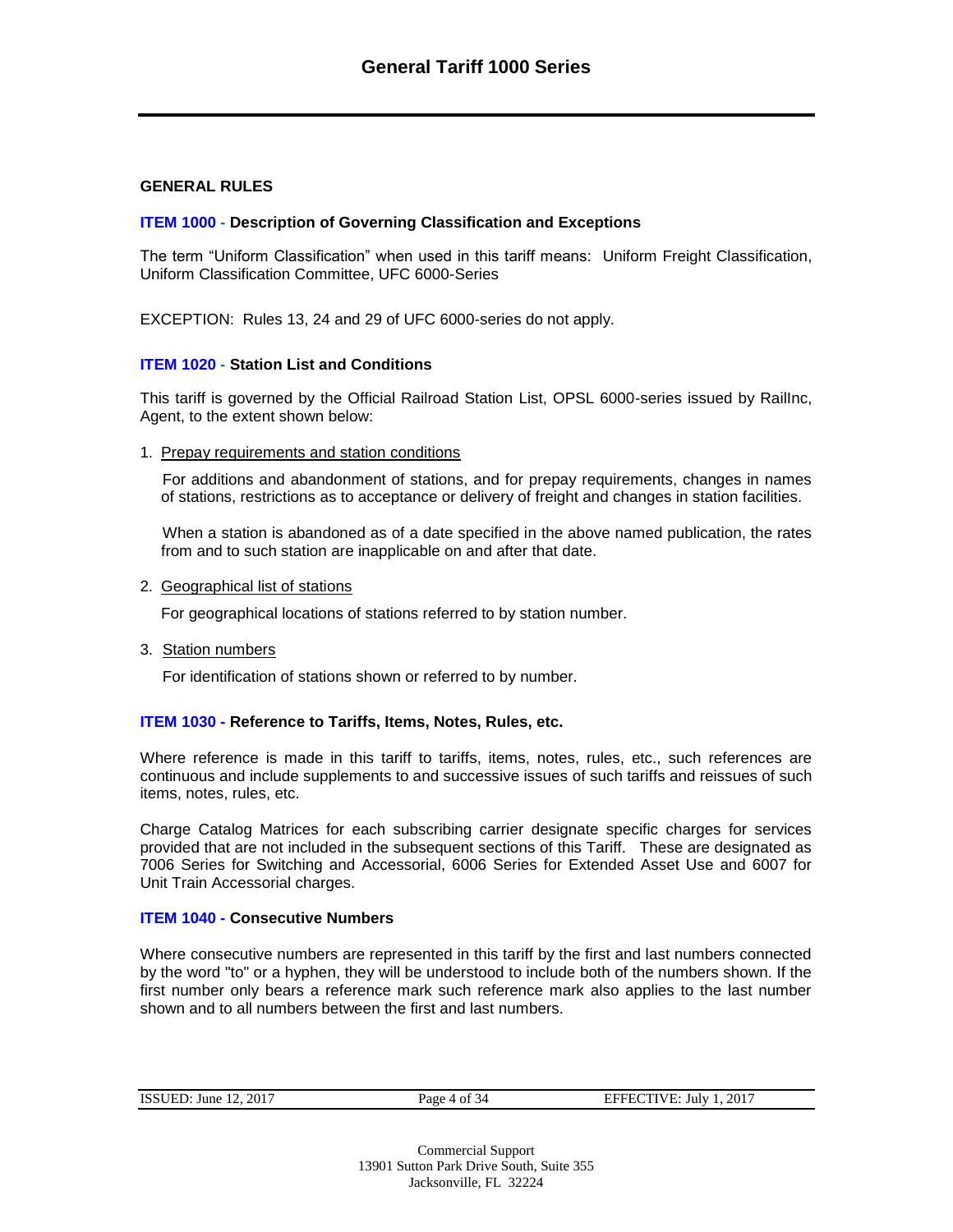#### **ITEM 1050 - Method of Cancelling Items**

This tariff will be amended by reprinting the page and showing a revised Issued and Effective date. A revised page cancels any revised or original pages (not cancelled) which bear the same page number**.**

#### **ITEM 1060 - Term Subscribing Carrier**

The term "Subscribing Carrier" means carriers that are party to this tariff.

#### **ITEM 1070 - Car Demurrage Rules and Regulations**

All cars handled under this tariff are subject to demurrage rules and charges. See 6006 Series Extended Asset Use tariff for charges for each subscribing carrier.

#### **ITEM 1090 - Explosives and Dangerous Articles**

For rules and regulations governing the transportation of explosives and other dangerous articles of freight, also specifications for shipping containers and restrictions governing the acceptance and transportation of explosives and other dangerous articles, see Bureau of Explosives Tariff STB BOE 6000-series.

#### **ITEM 1100 - Perishable Freight**

Subscribing Carriers shall not be responsible for any loss or damage arising from the lack of or failure of such protection, unless specified on bill of lading. Shipper shall specify whether commodities loaded are perishable in nature requiring protection against heat or cold.

#### **ITEM 1110 - Capacities and Dimensions of Cars**

For marked capacities, lengths, dimensions and cubical capacities of cars, see The Official Railway Equipment Register, STB RER 6413-Series, issued by R. E. R. Publishing Corporation, Agent.

#### **ITEM 1120 - Non-Acceptance of Freight**

Cars that cannot be placed upon private sidings because of physical construction of cars and / or curvature of side tracks will not be accepted from connecting line for delivery on Subscribing Carriers.

#### **ITEM 1130 - Bills of Lading for Radioactive Shipments**

Bills of Lading for radioactive shipments must be received by Subscribing Carriers' Customer Service Center at least forty eight (48) hours prior to the desired pull of the shipment from origin. Non-compliance will result in delay to the shipment.

Page 5 of 34 EFFECTIVE: July 1, 2017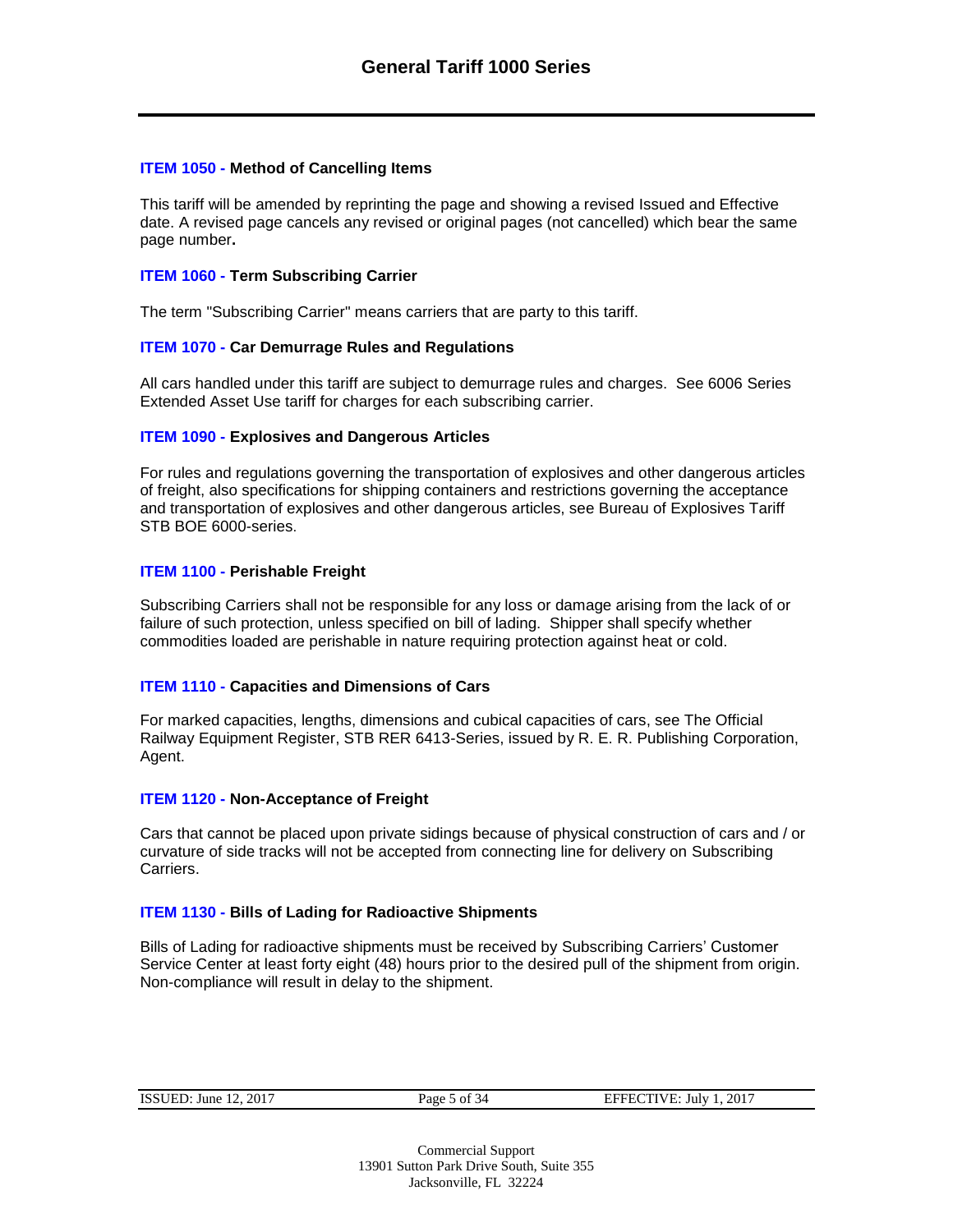#### **ITEM 1140 - Order / Notify Bills of Lading**

The Subscribing Carriers do not provide Order / Notify service. Bills of lading or shipping instructions tendered to any of these railroads in the form of an order / notify bill of lading will be handled as straight bills of lading. Instructions requesting any Subscribing Carriers to not complete delivery of a shipment until either securing authorization for delivery from the shipper or some other party, surrender of the bill of lading or notification by a Subscribing Carriers to the shipper or some other party shall have no effect and be void regardless of whether such instructions are contained in a straight or an order / notify bill of lading. The Subscribing Carriers shall have no liability for delivering a shipment to the consignee listed in the bill of lading in such circumstances.

#### **ITEM 1150 - Movement of Empty Cars in Road-haul Service**

#### Railroad Cars

Empty cars owned / leased by railroad will be handled according to Car Service Rules as published in The Official Railway Equipment Register, RER 6413-Series, issued by R. E. R. Publishing Corporation, Agent.

#### Private Cars

Empty cars owned / leased by others (other than railroad) will be handled according to the provisions of applicable freight tariffs; however, NO mileage allowance will be paid on private railcars unless otherwise specified in a freight transportation contract or other applicable freight rate publication.

#### **ITEM 1160 - Unloading and Release of Railcars at Destination**

- A. Upon placement of a railcar at destination for unloading, consignee is responsible for unloading in a manner which does not damage the car, for releasing the car clean of all dunnage and debris, and in a condition suitable for reloading by another shipper.
- B. If consignee fails to remove all lading, dunnage, blocking, bracing, strapping, debris or other material; or likewise, fails to secure interior loading devices and close doors, hatches and gates, then the consignee will be responsible for reimbursing the Subscribing Carriers for the associated cost, including car cleaning, and the cost of any switching associated with such work.
- C. Demurrage charges apply until car is released to the Northeast Region Railroad in a clean condition.
- D. Notification by consignee that equipment is unloaded and released must be made in ShipperConnect; or otherwise made in writing (facsimile or email, in which case, charges will apply – see Item 6225) to the Subscribing Carriers' Customer Service Center. Information provided in writing must include identity of consignee, name of person furnishing data, and car initial and number. Equipment will be considered released on the date and time such notification is received from the consignee.

| <b>ISSUED:</b> June 12, 2017 |  |
|------------------------------|--|
|                              |  |

Page 6 of 34 EFFECTIVE: July 1, 2017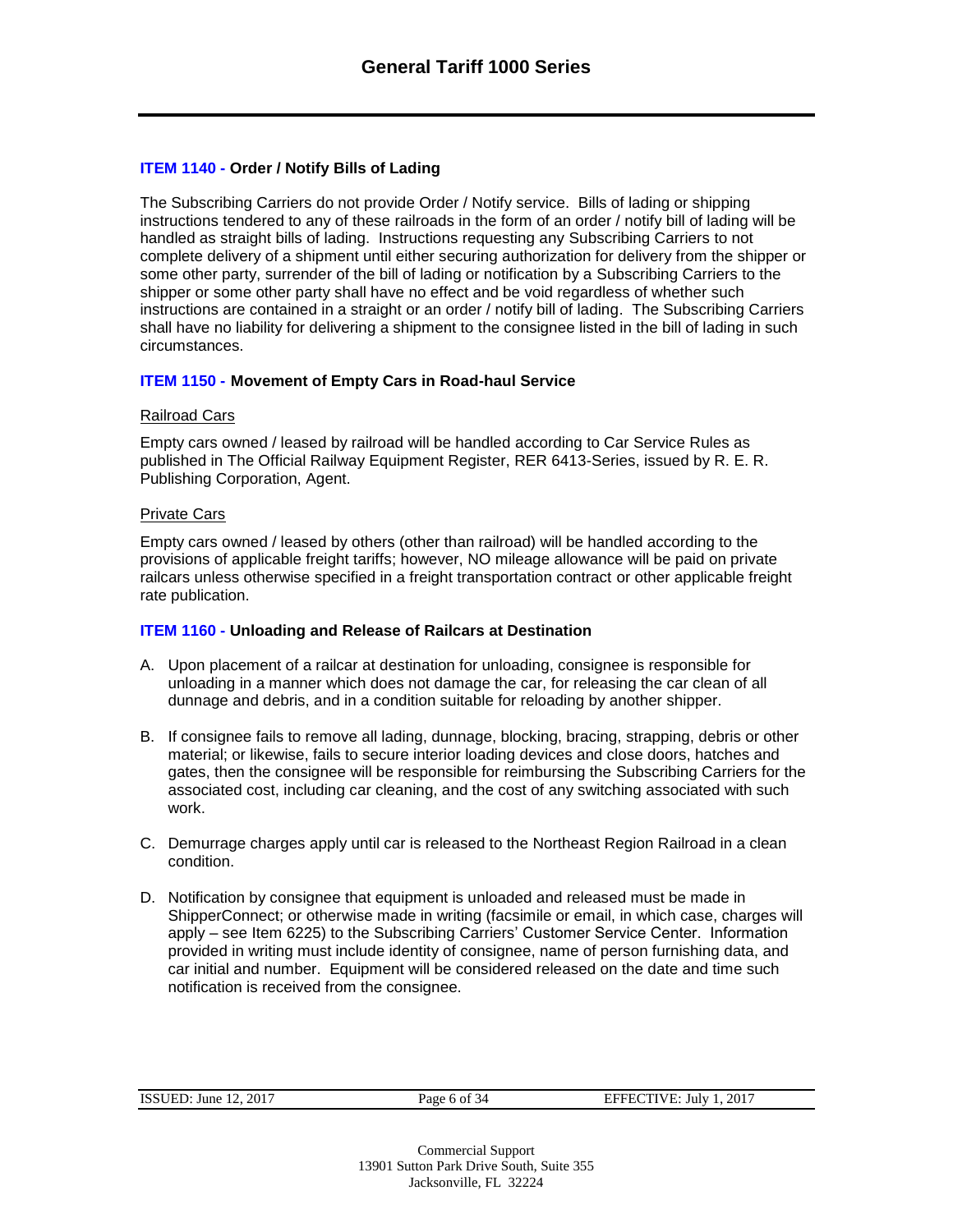#### **ITEM 1180 - Charges on a Per Car Basis**

Charges assessed on a "per car" basis will be assessed against each and every car handled, whether loaded, partially loaded, or used as an idler, unless otherwise stated.

#### **ITEM 1190 - Idlers and Trailers**

Idlers or trailers on both road and local switching movements, also cars containing overflow or excess over carload, as per Rule 24 of UFC or exceptions thereto, will be treated as loaded cars.

ISSUED: June 12, 2017 Page 7 of 34 EFFECTIVE: July 1, 2017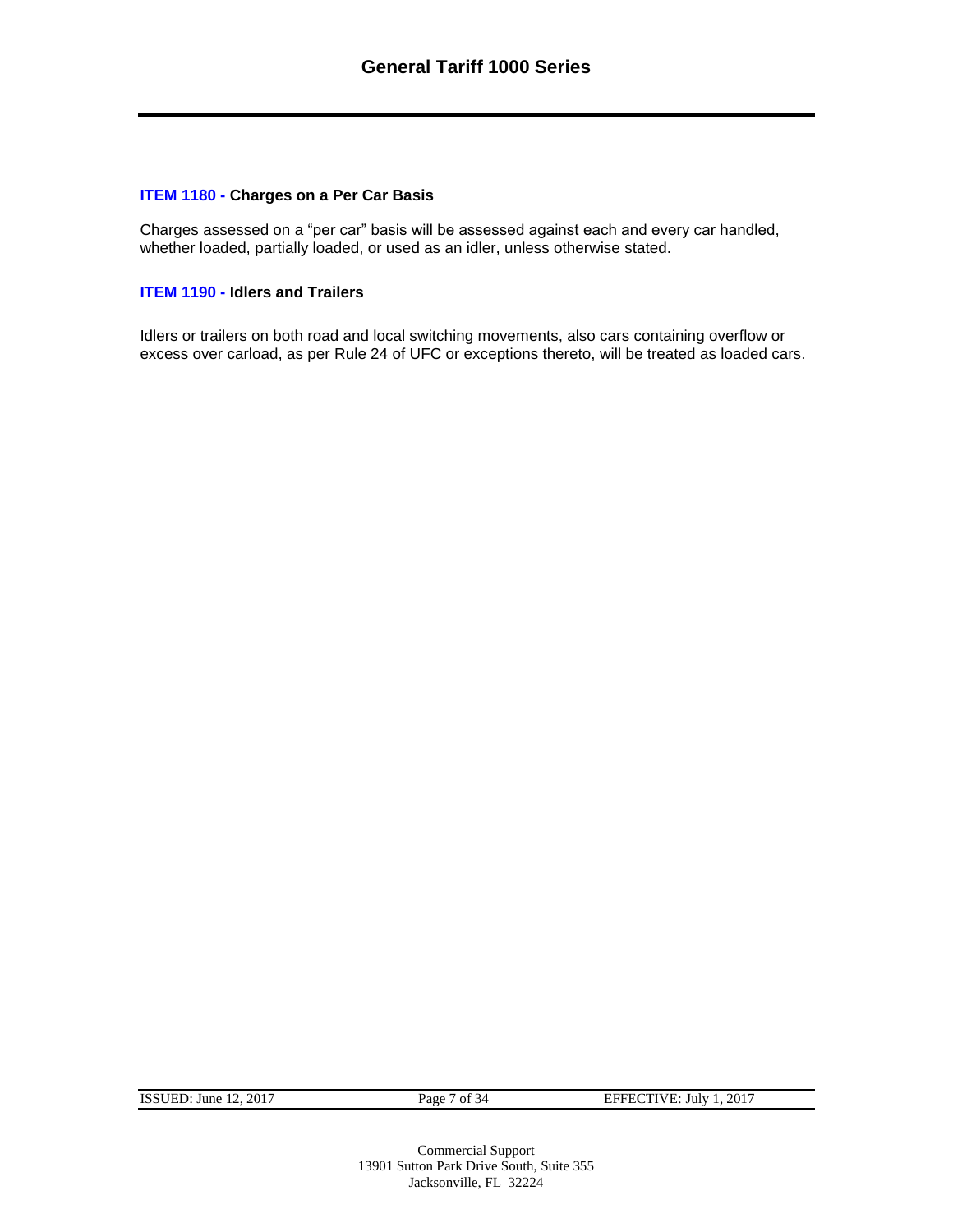## **SECTION II**

### **CREDIT TERMS AND SECURITY DEPOSIT**

ISSUED: June 12, 2017 Page 8 of 34 EFFECTIVE: July 1, 2017

Commercial Support 13901 Sutton Park Drive South, Suite 355 Jacksonville, FL 32224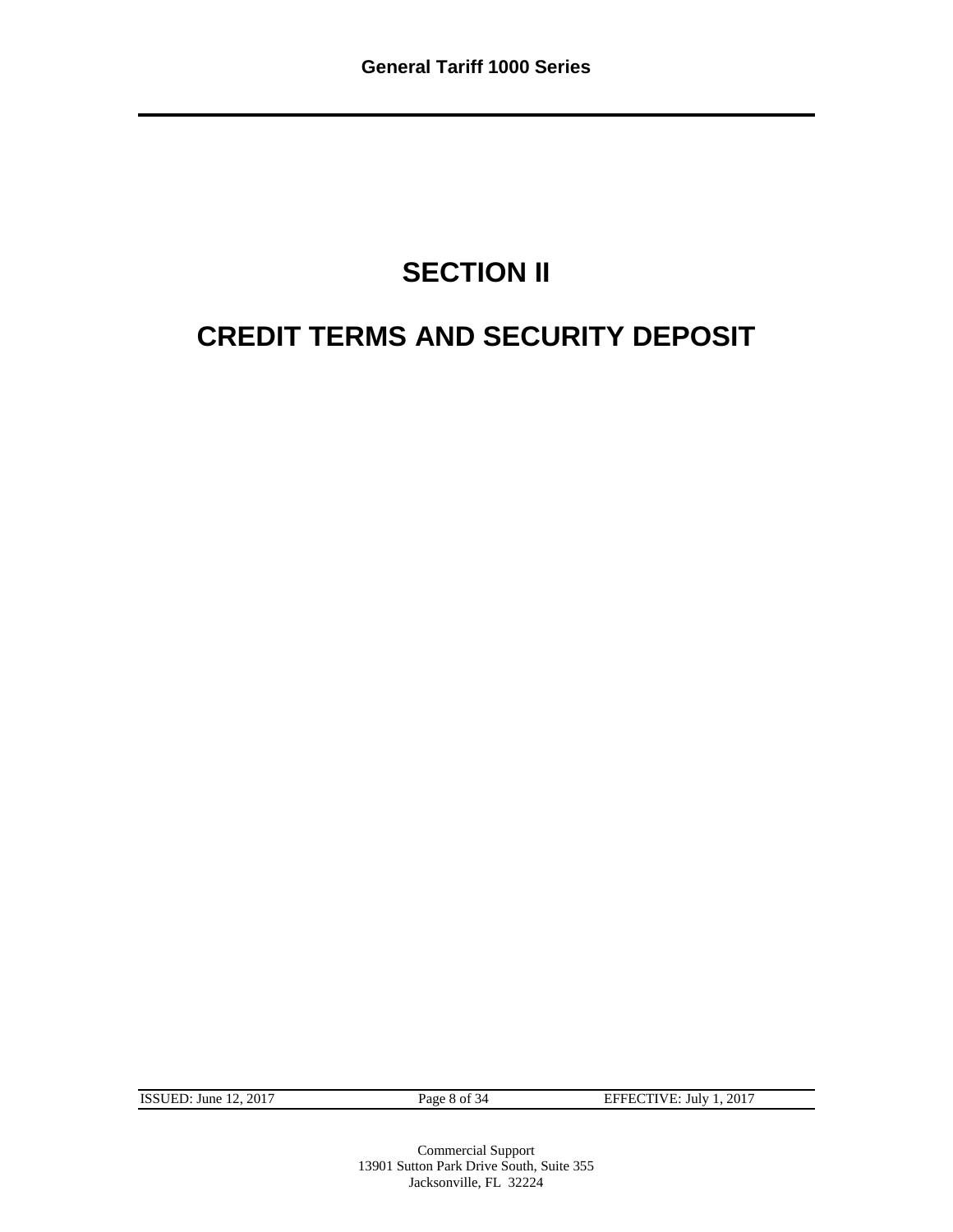#### **CREDIT TERMS AND SECURITY DEPOSIT - SECTION II**

#### **ITEM 2000 - Establishing Credit**

- 1 Acceptance of electronic or manual billing instructions by Subscribing Carriers does not constitute the extension of credit to shipper or to party responsible for payment of freight charges (payor).
- 2 In order to apply for and establish credit with Subscribing Carriers or to make arrangements for the electronic transfer and payment of charges, customers must complete a credit application which may be found at: [http://www.gwrr.com/operations/railroads/north\\_america/buffalo\\_pittsburgh\\_railroad.](http://www.gwrr.com/operations/railroads/north_america/buffalo_pittsburgh_railroad) Completed Credit Applications should be sent to:

Credit Administration (Name of Subscribing Carrier) 400 Meridian Centre, Suite 330 Rochester, NY 14618 Phone : 585-463-3417 Fax : 585-785-6206 e-Mail : [NYPA\\_Finance@gwrr.com](mailto:NYPA_Finance@gwrr.com)

- 3 For wire transfer instructions contact information is the same as listed above.
- 4 Subscribing Carriers reserve the right to approve credit and the level of credit or not approve credit for each application received.
- 5 Credit approval may take up to fifteen work days. Customers should plan accordingly.
- 6 If Subscribing Carriers extend credit, it is granted as a convenience to the shipper or payor and may be revoked by Subscribing Carriers at any time.
- 7 Failure to meet payment terms may result in loss of credit approval. Subscribing Carriers reserve the right to cancel credit of any customer at any time for failing to meet payment terms.
- 8 In the event of credit revocation, affecting cars in transit, shipper or payor must either pay all charges for the cars in transit or make provisions for payment satisfactory to Subscribing Carriers before the cars will be delivered.
- 9 Any changes in shipper's or payor's ownership or financial condition that affects their financial standing must be reported to Subscribing Carriers' Finance / Accounting Department as soon as reasonably possible.

| <b>ISSUED: June 12, 2017</b> |  |
|------------------------------|--|

Page 9 of 34 EFFECTIVE: July 1, 2017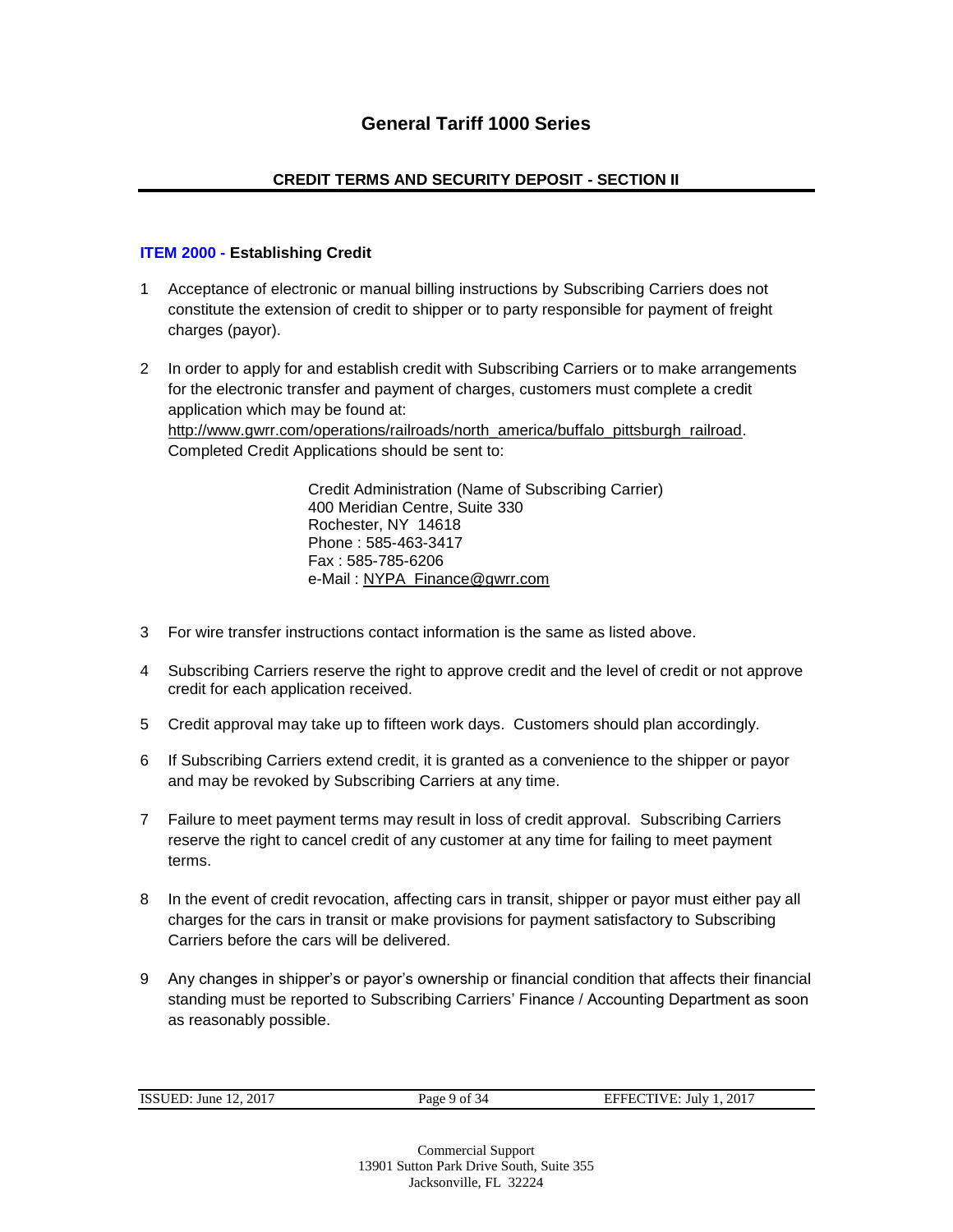#### **CREDIT TERMS AND SECURITY DEPOSIT - SECTION II**

#### **ITEM 2010 - Payment Terms**

When credit has been approved or extended, payment terms for freight charges invoiced by Subscribing Carriers are net fifteen days, unless otherwise stated. Optional charges are net fifteen days from the date of the invoice.

#### **ITEM 2030 - Security Deposits for Payment of Demurrage / Other Charges**

- A. Pre-payment in full, or a security deposit to insure payment of any charges in this tariff may be required from customers who are not credit approved.
- B. Such payments must be paid in cash, wire transfer, certified check, cashier's check or money order before any car is delivered to such customer for loading or unloading.
- C. Deposits held will be returned when the customer is approved for credit by Subscribing Carriers or when the customer has not shipped or received any railcars within a period of three consecutive months.
- D. Subscribing Carriers reserve the right to withhold service to any company that does not comply with the terms of this Item.

#### **ITEM 2050 - Movement of car prior to credit approval**

- 1. For shipments originating or terminating on Subscribing Carriers, shippers or payors who have not applied for and received credit approval by Subscribing Carriers prior to shipment must pay linehaul freight and fuel surcharge charges and / or other applicable charges prior to acceptance of shipment at origin or placement at destination for transportation services with "prepaid or collect" payment terms.
- 2. Where credit has not been extended to shipper or payor, payment of transportation and accessorial charges must be made to Subscribing Carriers in cash or via wire transfer and in advance of either pulling or placing a loaded or empty car.
- 3. Subscribing Carriers may charge an additional \$250 / car if cars move prior to credit approval and / or payment.

| <b>ISSUED:</b> June 12, 2017 |  |  |
|------------------------------|--|--|
|                              |  |  |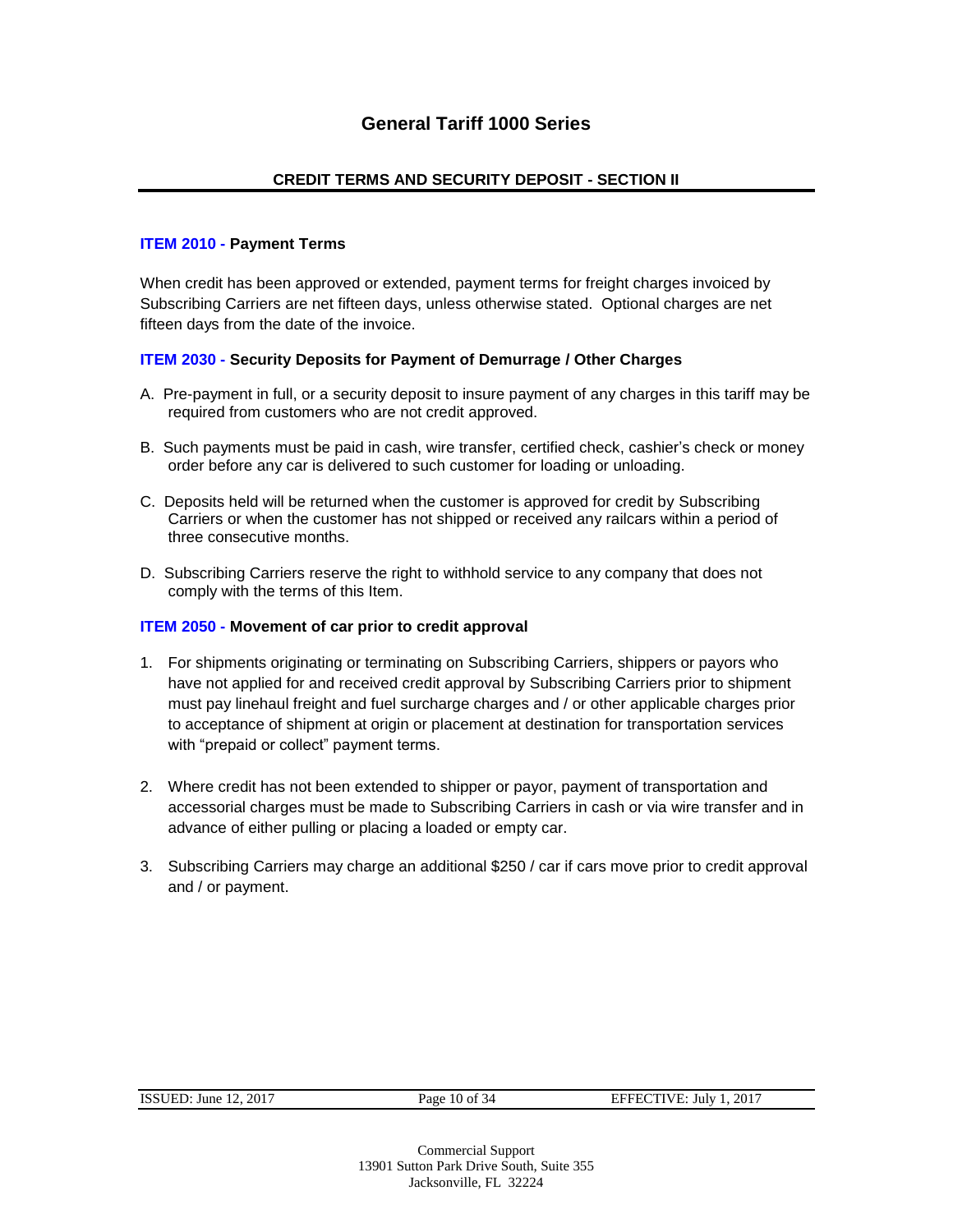#### **CREDIT TERMS AND SECURITY DEPOSIT - SECTION II**

#### **ITEM 2060 - Exceeding Credit Limit**

- 1. When shippers or payors see carload growth or any other reason where they may need establish a higher credit limit, contact should be made with Subscribing Carriers via a written request for a higher limit, the amount of the request and supporting facts and documentation. Requests should be e-mailed to: [NYPA\\_Finance@gwrr.com](mailto:NYPA_Finance@gwrr.com)
- 2. Subscribing Carriers may assess a charge for shipments if shippers or payors exceed their credit limits. The additional charge will be 10% of each freight invoice where the credit limit has been exceeded.

#### **ITEM 2070 - Disputed Invoices**

- 1. If a shipper or payor disputes the amount of an invoice, shipper or payor shall pay Subscribing Carriers within the stated payment terms the undisputed amount of the invoice. Shipper or payor shall also notify Subscribing Carriers within the payment period of the disputed amount and the basis for the dispute by emailing [NYPA\\_Finance@gwrr.com.](mailto:NYPA_Finance@gwrr.com) Payment of invoices, or any portion thereof, by the shipper or payor which later are determined to be incorrect will not prejudice shipper's or payor's right to seek a refund within the statutory period.
- 2. The existence of a  $3^{rd}$  party payor or freight bill party with "collect" payment terms on bills of lading does not relieve the shipper and consignee of their responsibility for payment of freight and other charges as established by this tariff and law unless otherwise expressly stated by a written agreement. The foregoing shall not affect the shipper's right to secure non-recourse pursuant to Section 7 of the bill of lading. With regard to "prepaid" payment terms on bills of lading, the existence of a  $3<sup>rd</sup>$  party payor or freight bill party does not relieve the shipper of their responsibility for the payment of freight and other charges as established by this tariff and law unless otherwise expressly stated by a written agreement.

#### **ITEM 2080 - Bankruptcy**

Subscribing Carriers reserve the right to request pre-payment in full, or a deposit from customers who have filed for bankruptcy. Subscribing Carriers reserve the right to refund the deposit at their discretion based upon future payments / performance.

Page 11 of 34 EFFECTIVE: July 1, 2017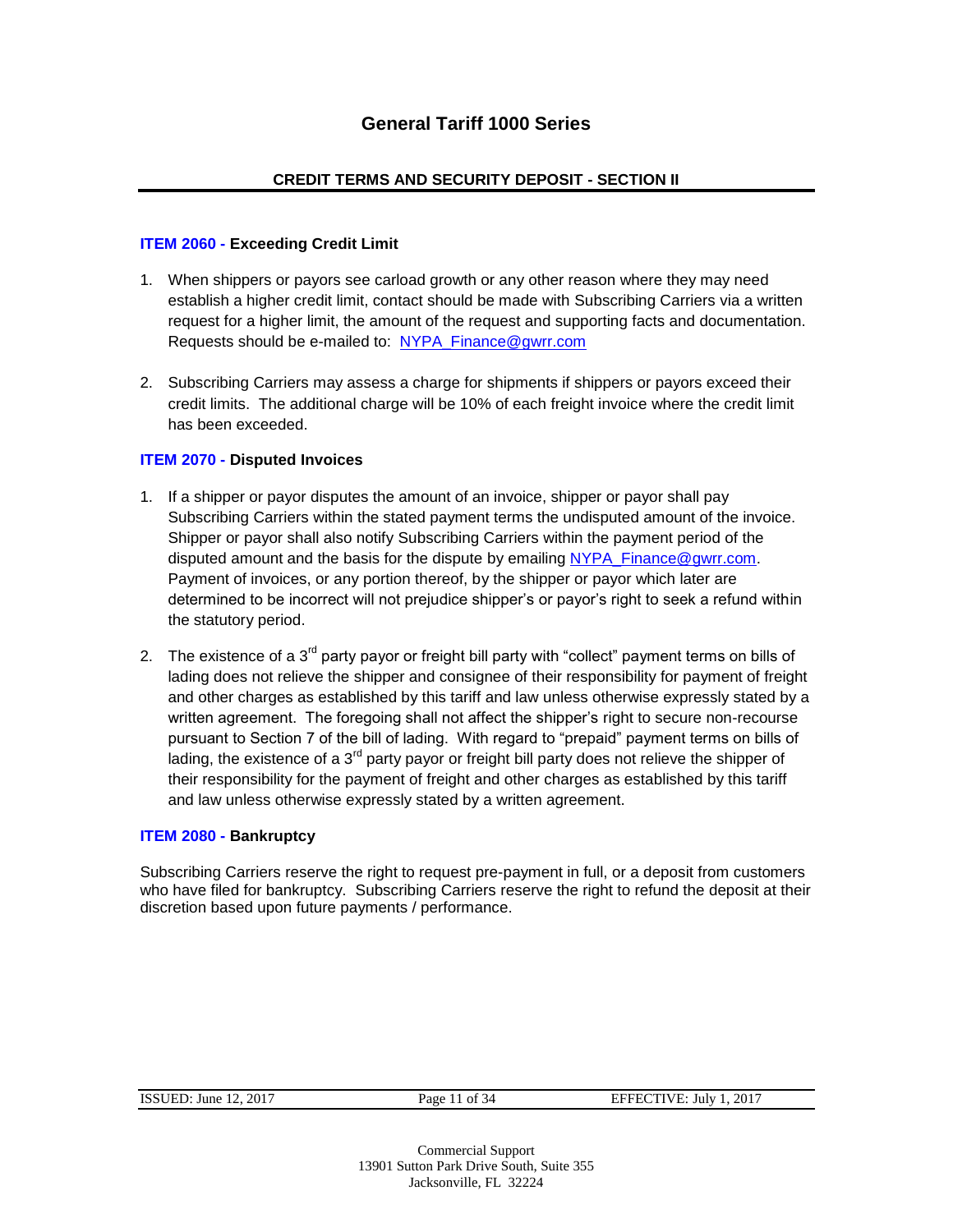#### **CREDIT TERMS AND SECURITY DEPOSIT - SECTION II**

#### **ITEM 2090 - Interest and Collection Costs**

When payment terms have been violated, Subscribing Carriers reserve the right to invoice customers for all reasonable charges regarding collection services up to and not limited to interest, attorney fees, investigation fees, research fees and the cost of litigation.

ISSUED: June 12, 2017 Page 12 of 34 EFFECTIVE: July 1, 2017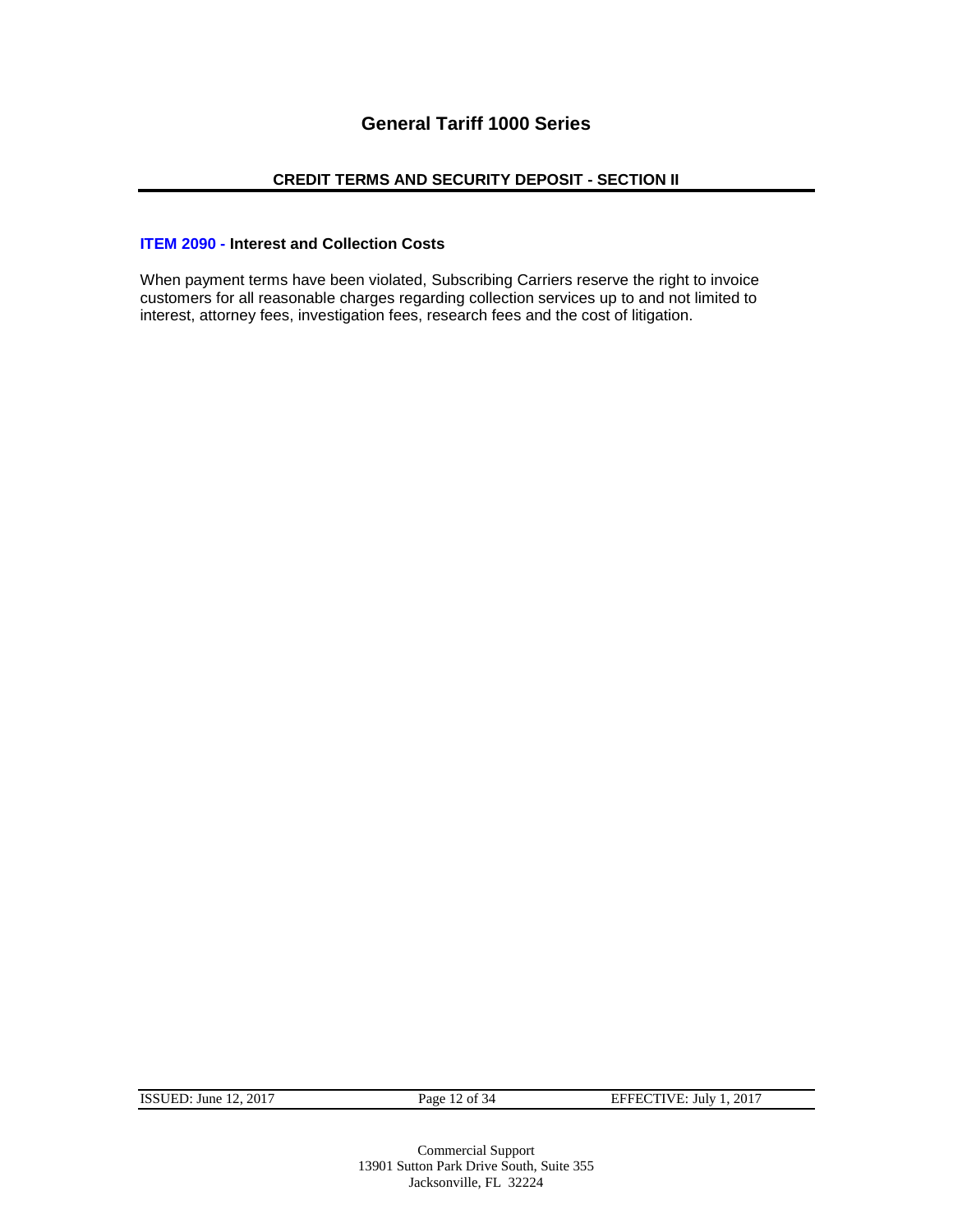### **SECTION III**

### **DEMURRAGE PROVISIONS**

**Charges for Demurrage are found in Carrier's 6006 "Extended Asset Use" Charge Catalogs posted on Carrier's website**

ISSUED: June 12, 2017 Page 13 of 34 EFFECTIVE: July 1, 2017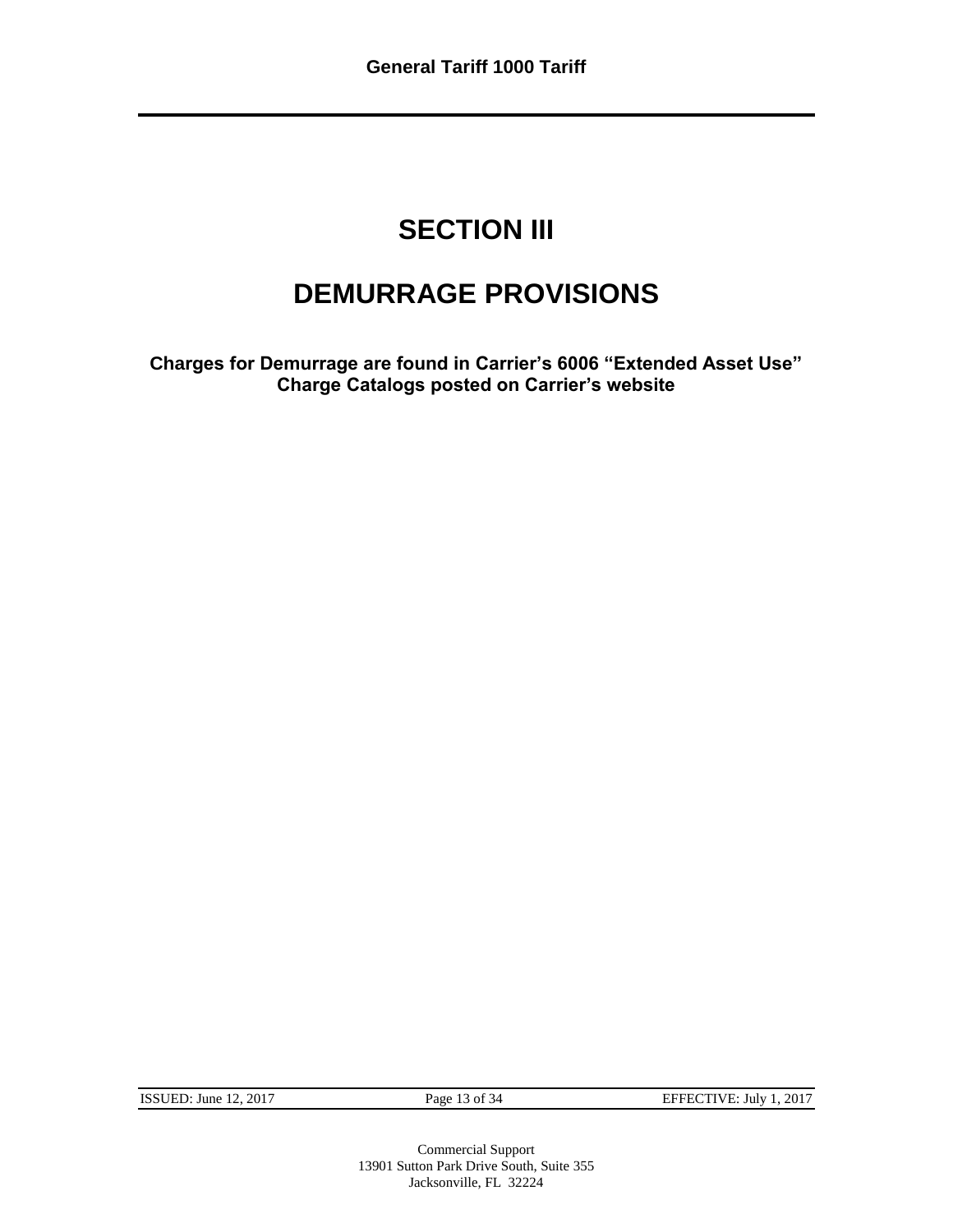#### **DEMURRAGE AND STORAGE PROVISIONS – SECTION III**

#### **ITEM 3000 - Standard Demurrage (hereinafter "Demurrage"): Purpose and General Rules**

- A. Demurrage is a charge for detaining a railcar. Railroads charge demurrage as an incentive for customers to load and unload cars promptly, to prevent congestion in railroad terminals caused by idle cars, and ultimately to improve the utilization of a valuable asset.
- B. Shipments transported via Subscribing Carriers are subject to demurrage rules and charges ONLY as published in this Tariff.

EXCEPTION: Shipments utilizing special, heavy capacity flat cars are subject to use and detention charges as published in Freight Tariff RIC 6740-series, and are in addition to demurrage charges published in this Tariff.

- C. Private cars placed or stored on customer owned or leased tracks are NOT subject to demurrage charges.
- D. Weekends and holidays (as defined in Item 3090) are treated as free time for the purpose of calculating demurrage – provided that free time as described in Items 3005 and 3035 has not expired. Once free time has expired, weekends and holidays are treated like any other day.
- E. The date and time that a loaded or empty release request is made in ShipperConnect, or otherwise received in writing (facsimile or email, in which case charges will apply – see Item 6225), governs the calculation of demurrage, unless customer selects a future date for release, in which case actual date of release, not the request date, governs the calculation of demurrage. Releases and forwarding instructions cannot be "back-dated."
- F. Verbal releases and forwarding instructions will not be accepted. All notifications should be sent to the Subscribing Carriers' Customer Service Center, and must be made by one of the following means only:
	- ShipperConnect
	- EDI (electronic data interchange)
	- e-BOL (electronic bill of lading via ShipperConnect)
	- Facsimile (subject to charges see Item 6225)
	- e-mail (subject to charges see Item 6225)
- G. If Subscribing Carriers fail to make the customer's next scheduled switch after a customer has requested that a car be placed, free time will be granted for that car until such switch is made.
- H. No allowance will be made for the bunching of inbound cars at interchange, since Subscribing Carriers do not control the flow of inbound cars from connecting railroads.
- I. Cars awaiting high and wide clearance are subject to demurrage charges.
- J. If Subscribing Carriers deem customer siding to be unfit for service, cars held pending completion of repairs to siding will be subject to demurrage charges.
- K. Any cars held on Subscribing Carriers awaiting customer credit approval, or awaiting payment in the event credit is not extended, shall be subject to applicable demurrage charges. Such charges will be the responsibility of the shipper if the shipment originated on Subscribing Carriers or the consignee if the shipment is destined to a customer located on Subscribing Carriers.
- L. Cars associated with a claim for damaged goods, etc., are NOT subject to demurrage, provided customer has furnished all necessary information regarding the claim to the Northeast Region Railroad.

| ISSUED: June $12, 2017$ | Page 14 of 34 | EFFECTIVE: July 1, 2017 |
|-------------------------|---------------|-------------------------|
|                         |               |                         |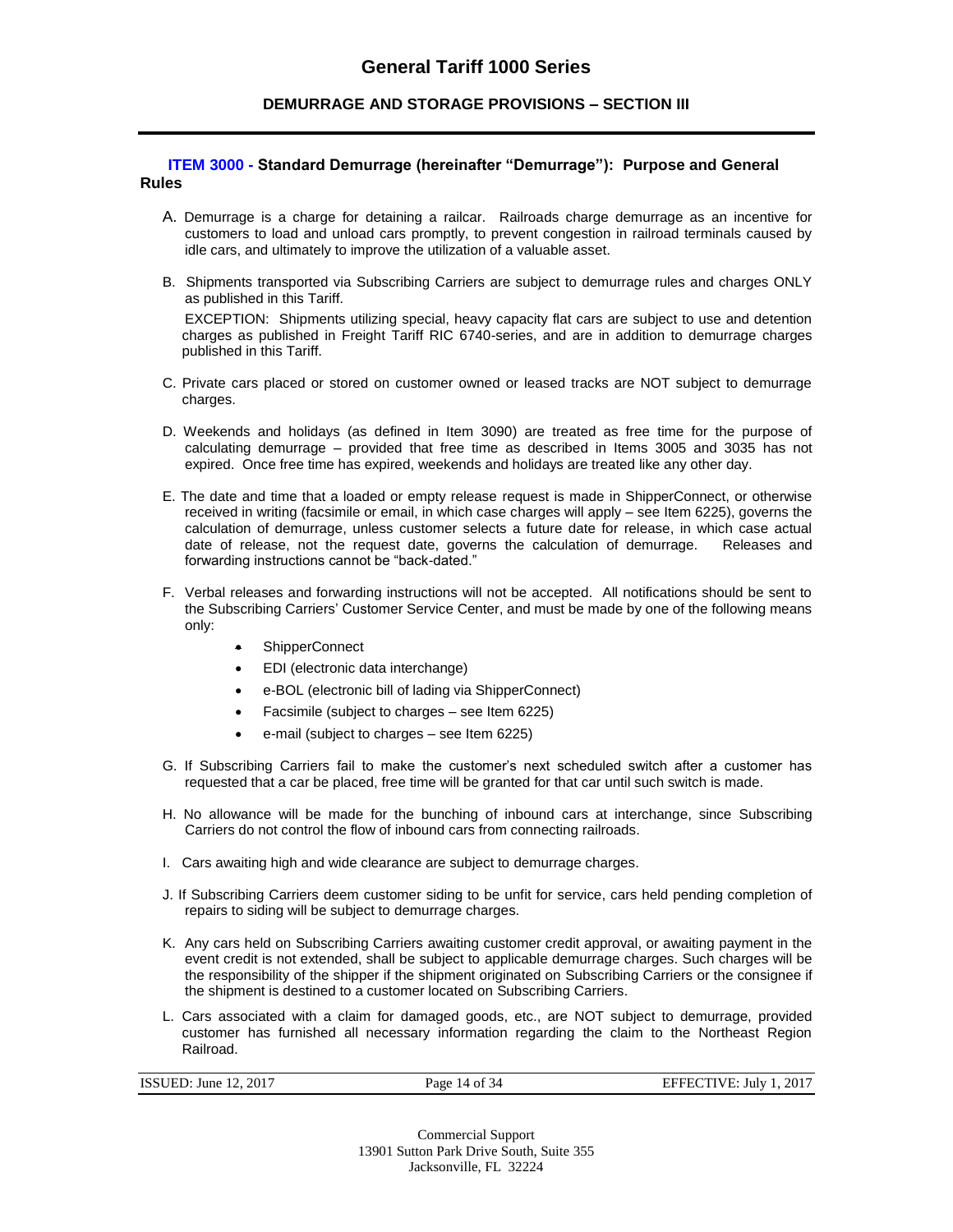#### **DEMURRAGE AND STORAGE PROVISIONS – SECTION III**

- M. Demurrage charges are billed monthly. Demurrage invoices include all cars released during the month.
- N. Demurrage invoices must be paid within fifteen (15) calendar days from presentation of the invoice.

#### **ITEM 3005 - Demurrage Free Time: All Cars Placed for Loading or Unloading**

#### Free Time

Customers located on Subscribing Carriers are entitled to forty eight (48) hours of "free time" within which to release cars back to the Northeast Region Railroad, starting from the next 12:01 a.m. (0001 hours) following constructive or actual placement. The time of a car's constructive placement is equal to the time of arrival at the customer's serving yard or other holding point designated by Subscribing Carriers. This time period is for both loading and unloading. Release must be made prior to expiration of forty eight (48) hours, or demurrage charges will accrue.

All demurrage is calculated on a "straight plan;" that is, credit days are NOT accumulated to offset demurrage days.

Cars ordered for placement by customers via ShipperConnect will be released from constructive placement automatically at the time the request is made, unless customer selects a future date for placement, in which case actual date of placement, not the request date, governs the calculation of demurrage. Chargeable time incurred up to that point will be added to the "placedto-released cycle" for purposes of calculating total demurrage.

#### **ITEM 3015 - Payment of Use and Detention Charges**

Charges for Use and Detention of special railcars (cars with mechanical designation FD, FM or FW) are to be paid directly to the car owner by the customer.

#### **ITEM 3025 - Private Car Demurrage (Hereinafter "Private Demurrage"); Purpose and General Rules**

- A. Private demurrage is a charge for holding a private car, either loaded with non-hazardous materials, or empty, on a railroad controlled track under special circumstances in lieu of demurrage. Private demurrage charges are significantly lower than demurrage charges in recognition of the fact that an entity other than a railroad has invested in the car, and that users of private cars may agree between and among themselves to use such cars for temporary storage of product.
- B. Private demurrage applies ONLY to private cars billed to and to be unloaded by, or loaded by and shipped from customers located on Subscribing Carriers.
- C. Arrival of private cars at the customer's designated "serving yard" will trigger the start of free time under this item when such cars are not immediately ordered for placement by the customer.

| ISSUED: June 12<br>. 2017 | Page | . 2017<br>$\gamma$ TIVE: July 1. $\epsilon_0$<br><b>SEEE</b> L |
|---------------------------|------|----------------------------------------------------------------|
|                           |      |                                                                |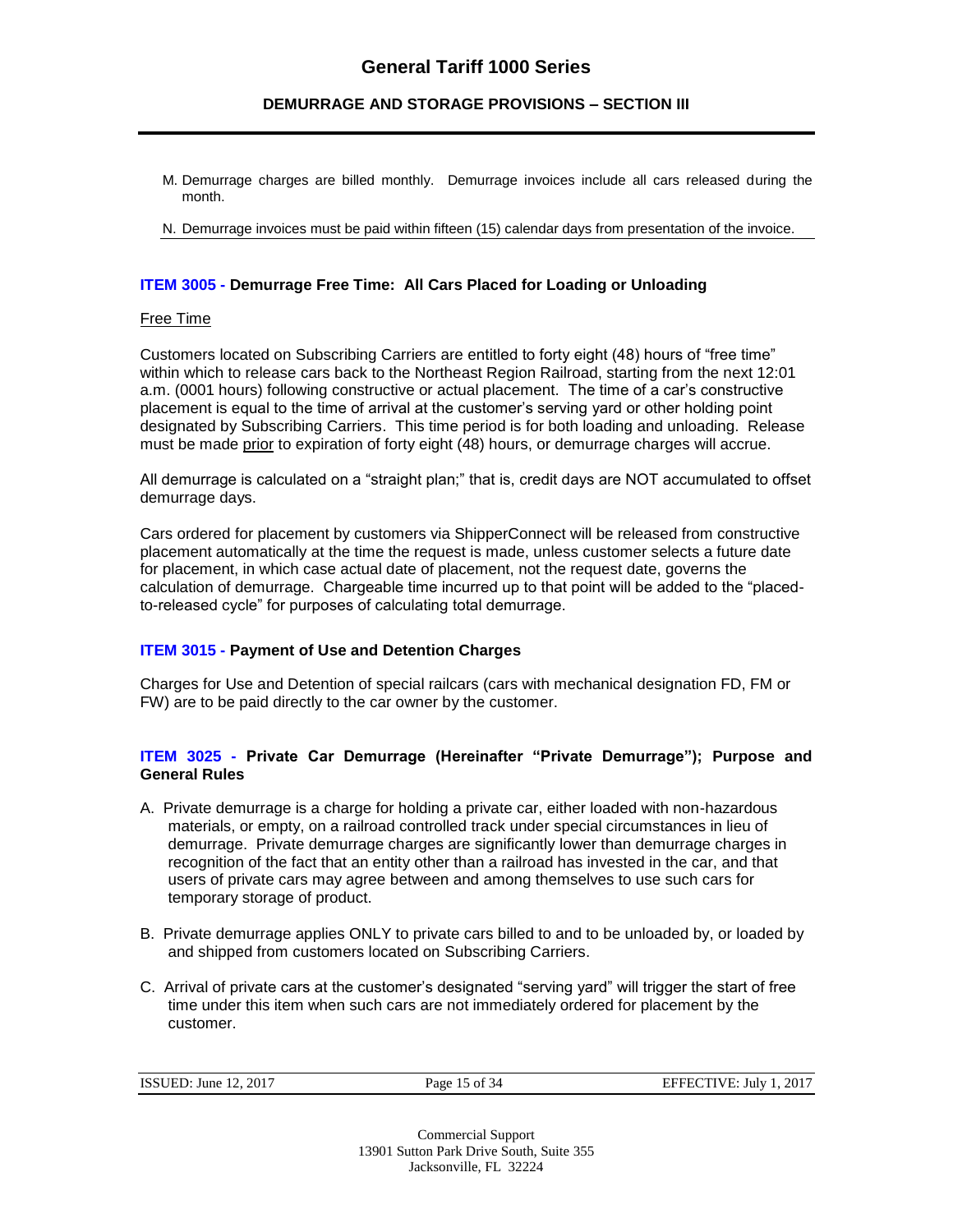#### **DEMURRAGE AND STORAGE PROVISIONS – SECTION III**

- D. In recognition of the fact that cars may be held for an extended period of time, customer agrees to protect, save harmless, defend and indemnify Subscribing Carriers from and against all claims, costs, expenses and liability for all loss and damage to lading contained in subject car(s) – including damage to the railcar itself – stored on Subscribing Carriers' tracks, regardless of cause and whether caused by, arising out of or resulting from trespassers, vandals or acts of God. By accepting and paying private demurrage charges in lieu of demurrage, customer is agreeing to this provision. If customer does NOT wish to agree to this provision, customer must notify Northeast Region Railroad in writing – prior to subject car's arrival at serving yard – to request that standard demurrage apply.
- E. Outbound loaded cars held under terms of this item outside of shipper's rail station until billed off-line must be shipped to that location via issuance of a Bill of Lading. Freight charges will apply.
- F. Shipments transported via Subscribing Carriers are subject to private demurrage rules and charges ONLY as published in this Tariff.
- G. Weekends and holidays are treated the same as regular business days for the purpose of calculating private demurrage. Once a car is placed into private demurrage status, every day is counted, including weekends and holidays. [Note this is different than the rules governing demurrage.]
- H. The date and time that a customer's instructions are received governs the calculation of private demurrage, unless customer selects a future date for placement of a car, in which case actual date of placement, not the request date, governs the calculation of demurrage. Instructions cannot be "back-dated."
- I. Verbal instructions cannot be accepted. All instructions should be sent to the Subscribing Carriers' Customer Service Center, and must be made by one of the following means only:
	- ShipperConnect
	- EDI (electronic data interchange)
	- e-BOL (electronic bill of lading via ShipperConnect)
	- Facsimile (subject to charges see Item 6225)
	- e-mail (subject to charges see Item 6225)
- J. Private demurrage charges are billed monthly. Invoices include accrued charges for all cars in private demurrage status, including those not yet released from such status.
- K. Invoices must be paid within fifteen (15) calendar days from presentation of the invoice.

| <b>ISSUED:</b> June 12, 2017 |  |  |
|------------------------------|--|--|
|------------------------------|--|--|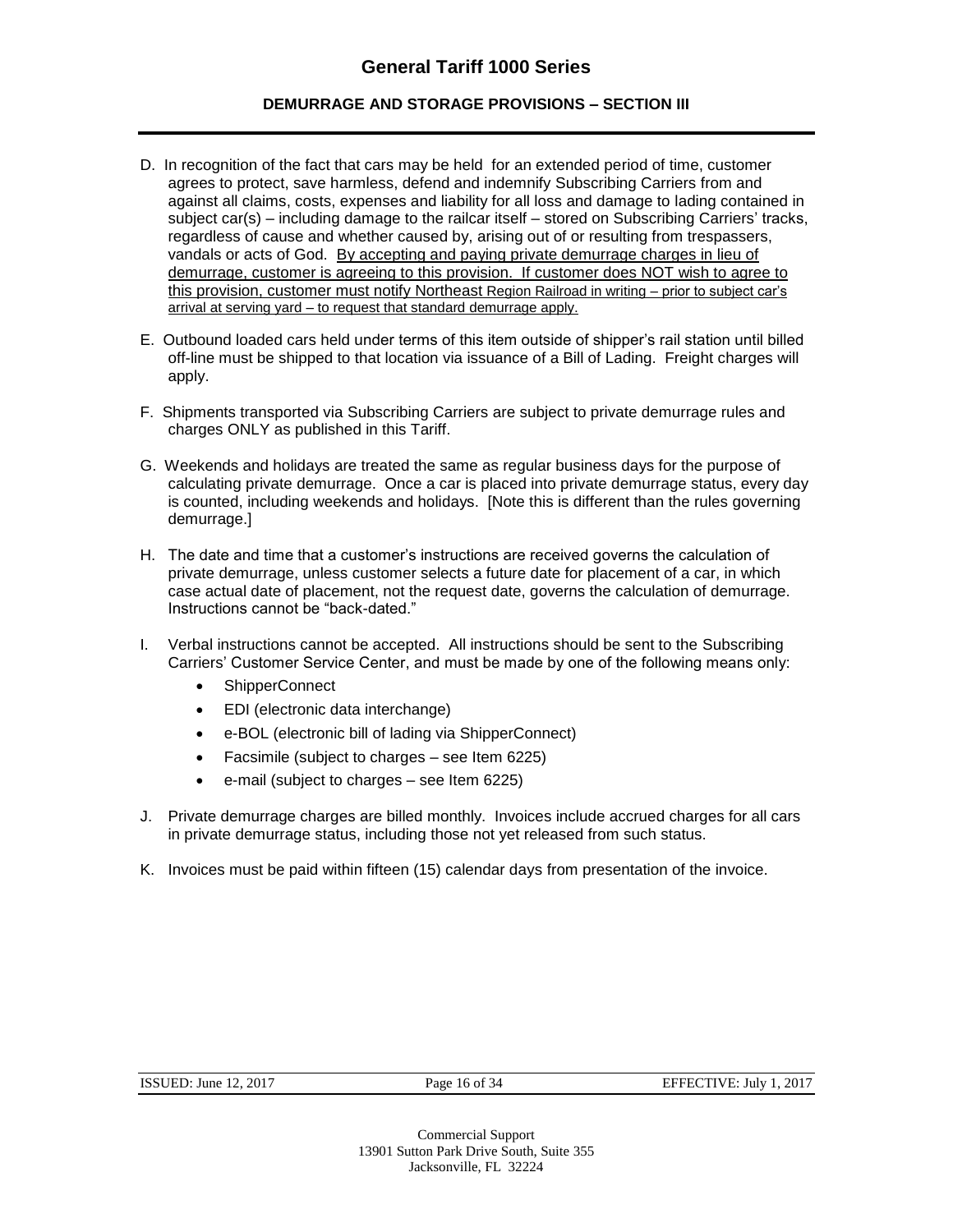#### **DEMURRAGE AND STORAGE PROVISIONS – SECTION III**

#### **ITEM 3035 - Free Time for Private Car Demurrage**

A. Inbound:

Charges begin following arrival at serving rail yard or other holding point as designated by Subscribing Carriers upon expiration of free time as specified in tariff 6006 series.

Charges end on the date and time that orders are received from the customer to place the car, unless customer selects a future date for placement of a car, in which case actual date of placement, not the request date, governs the calculation of demurrage.

B. Outbound:

Charges begin upon expiration of free time as specified in tariff 6006 series. Charges end on the date and time that forwarding instructions are received from the customer.

All private car Demurrage is calculated on a "Straight Plan", that is, credit days are NOT accumulated to offset demurrage days.

#### **ITEM 3045 - Exceeding Track Capacity**

If track capacity at the customary holding point is exceeded for any reason, Subscribing Carriers reserve the right to move excess cars which are subject to item 3025 of this tariff (Private Car Demurrage) to a location of their choice. In such case, "Moved Account Exceeding Track Capacity" charges will be applied.

#### **ITEM 3070 - Holding of Cars Containing Hazardous Materials**

A. Loaded cars containing hazardous materials, or empty cars containing hazardous material residue, must be held on a track leased by the customer and will be subject to private track / exclusive use provisions when leased track is not located within customer's designated serving yard.

EXCEPTION: Holding of cars containing toxic or poisonous inhalation hazards (TIH / PIH) on Subscribing Carriers' tracks – or on customers' leased tracks – IS NOT PERMITTED. Such cars must be delivered to consignees' private facility tracks by the next regularly scheduled train.

If consignee's private facility track is full, Subscribing Carriers reserve the right to pull car(s) to make room on the track to spot the TIH / PIH car(s). Cars pulled from tracks are subject to switching charges defined in Item 6000. If customer advises that pulling cars cannot be accomplished (cars are in the process of being unloaded, etc.) and Subscribing Carriers must hold the cars longer than prescribed, a penalty charge applies as described in Item 5010.

| ISSUED: June $12, 2017$ | Page 17 of 34 | EFFECTIVE: July 1, 2017 |
|-------------------------|---------------|-------------------------|
|                         |               |                         |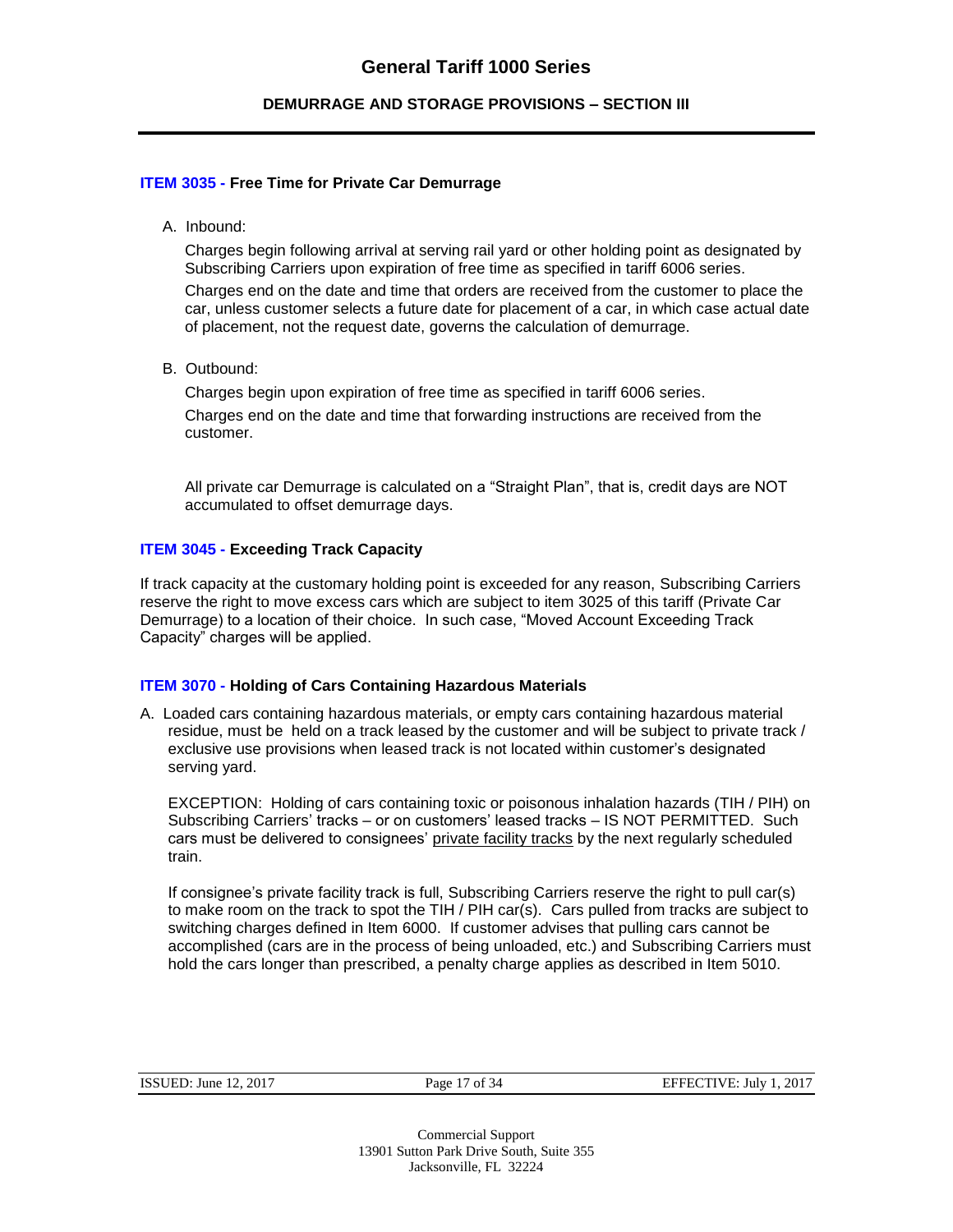#### **DEMURRAGE AND STORAGE PROVISIONS – SECTION III**

- B. CFR 49, Parts 174.1 174.20, governs non-compliance with this Item.
- C. Inbound loaded cars stored on customer's lease track are subject to intra-plant or intraterminal switch charges (as defined in Items 6000 and 6010) when ordered for placement to customer's private facility tracks unless otherwise specified by lease agreement.
- D. Cars containing hazardous materials residue are governed by 49 CFR 172.504(c) which allows for placarding exception for residue cars last containing hazardous materials with quantities less than 1,001 pounds if listed in Table 2 and when not subject to CFR 172.505. Cars that meet this description can he held on tracks owned or controlled by railroad and will be subject to applicable demurrage rules and charges.

#### **ITEM 3085 - Demurrage for Cars Consigned to Private Railcar Shops**

Loaded or empty railroad controlled cars consigned to private railcar repair shops and held awaiting customer's request to deliver are subject to demurrage rules and charges as described in Item 3005, with the exception that the calculation of demurrage is from constructive placement to delivery to shop tracks ONLY.

Loaded or empty private, non-hazardous cars consigned to private railcar repair shops and held on railroad tracks awaiting customer's request to deliver are subject to Private Demurrage rules and charges as described in Item 3035. All cars consigned to private shops will be treated as "inbound loads" for purposes of applying Item 3035.

#### **ITEM 3090 - Holidays**

For purposes of calculating demurrage free time, the following are defined as holidays of the Subscribing Carriers:

- New Year's Dav
- Memorial Dav
- Independence Day
- Labor Day
- Thanksgiving Day
- Day After Thanksgiving
- Christmas Eve
- Christmas Day
- New Year's Eve

#### Page 18 of 34 EFFECTIVE: July 1, 2017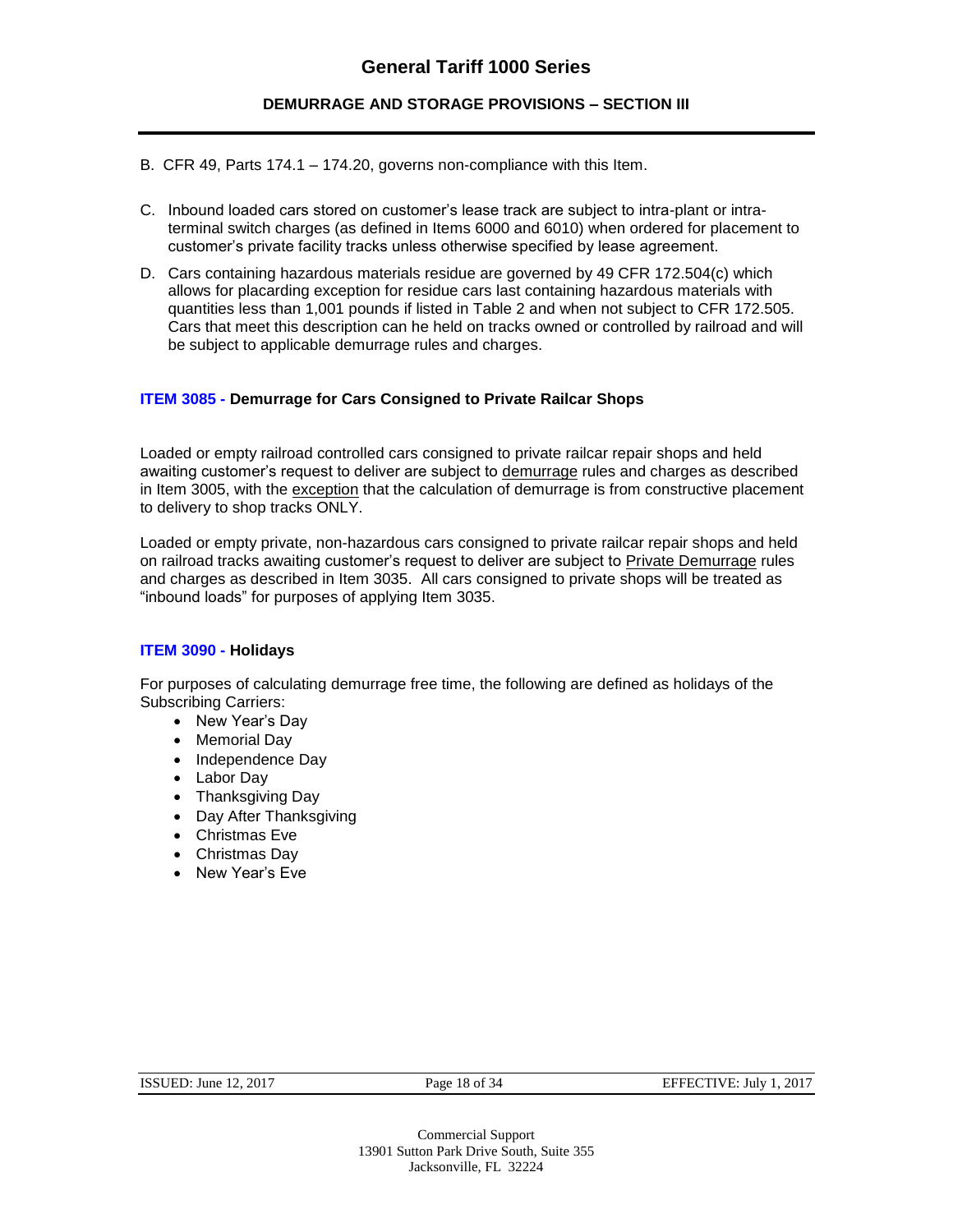# **SECTION V TIH / PIH PROCEDURE**

ISSUED: June 12, 2017 Page 19 of 34 EFFECTIVE: July 1, 2017

Commercial Support 13901 Sutton Park Drive South, Suite 355 Jacksonville, FL 32224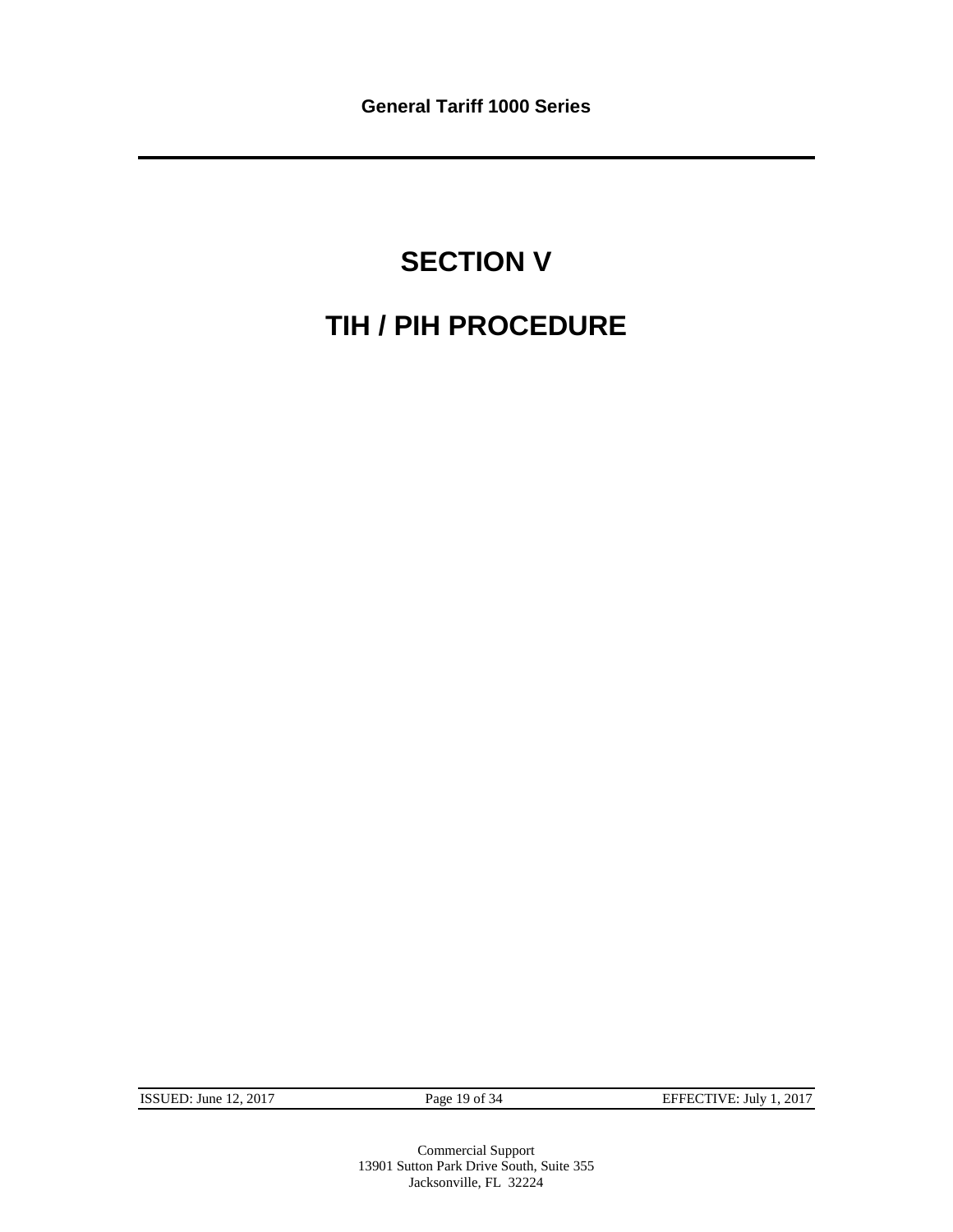#### **ITEM 5000 – TIH/PIH Applicable Commodities**

These procedures and policies apply to all commodities found in the AAR Circular No. OT-55-Series.

#### **ITEM 5010 – Toxic / Poisonous Inhalation Hazard (TIH / PIH) Cars**

Holding of cars containing toxic or poisonous inhalation hazards (TIH or PIH) on Subscribing Carriers' tracks – or on customers' leased tracks – IS NOT PERMITTED. Such cars must be delivered to consignees' private facility tracks by the next regularly scheduled train.

If consignee's private facility track is full, Subscribing Carriers reserve the right to pull car(s) to make room on the track to spot the TIH / PIH car(s). If customer advises that pulling cars cannot be accomplished (cars are in the process of being unloaded, etc.) and Subscribing Carriers must hold the cars longer than prescribed, then a penalty charge applies.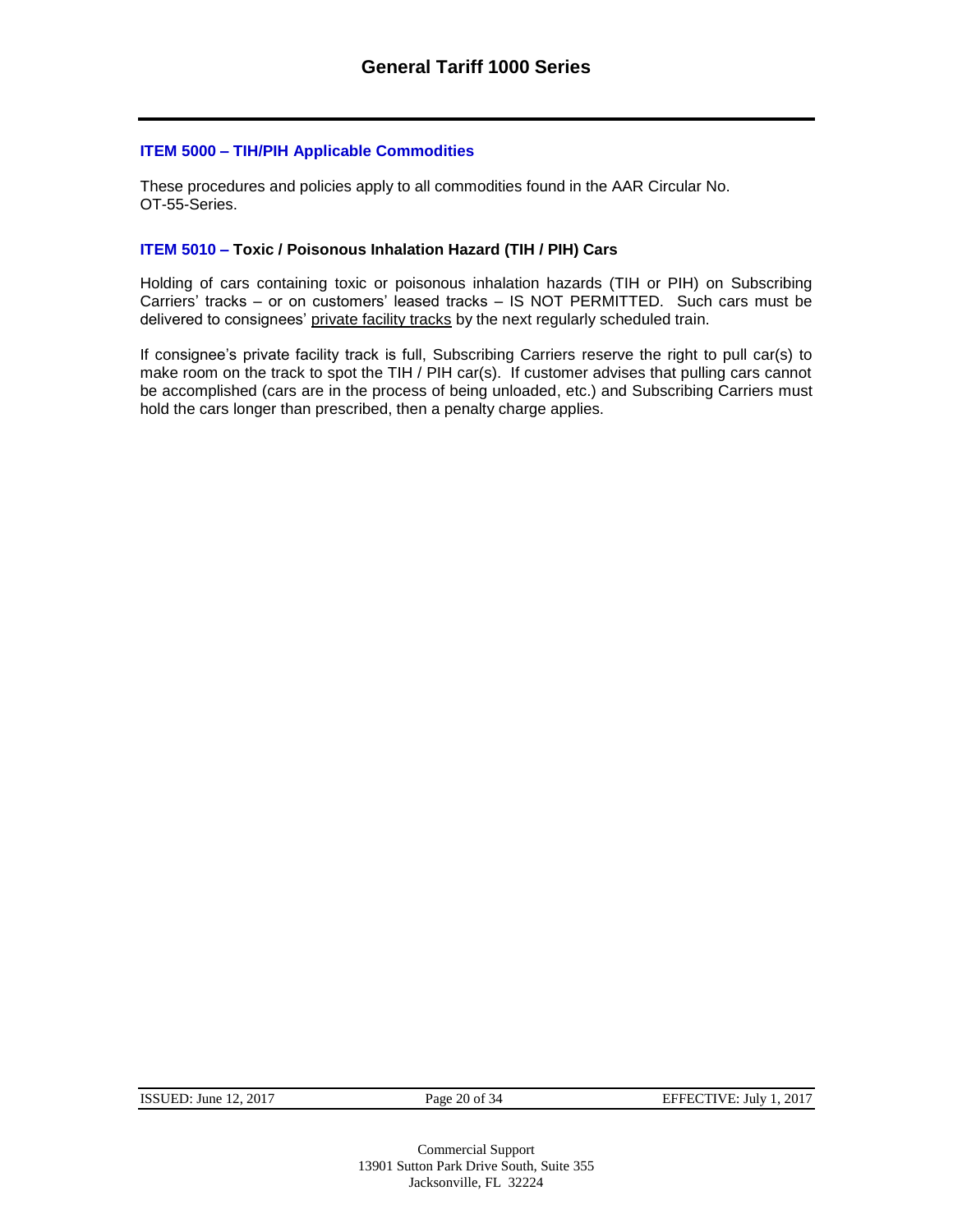### **SECTION VI**

### **OPTIONAL SERVICES PROVISIONS**

**Charges for Optional Services are found in Carrier's 7006 Series Charge Catalogs posted on Carrier's Website.**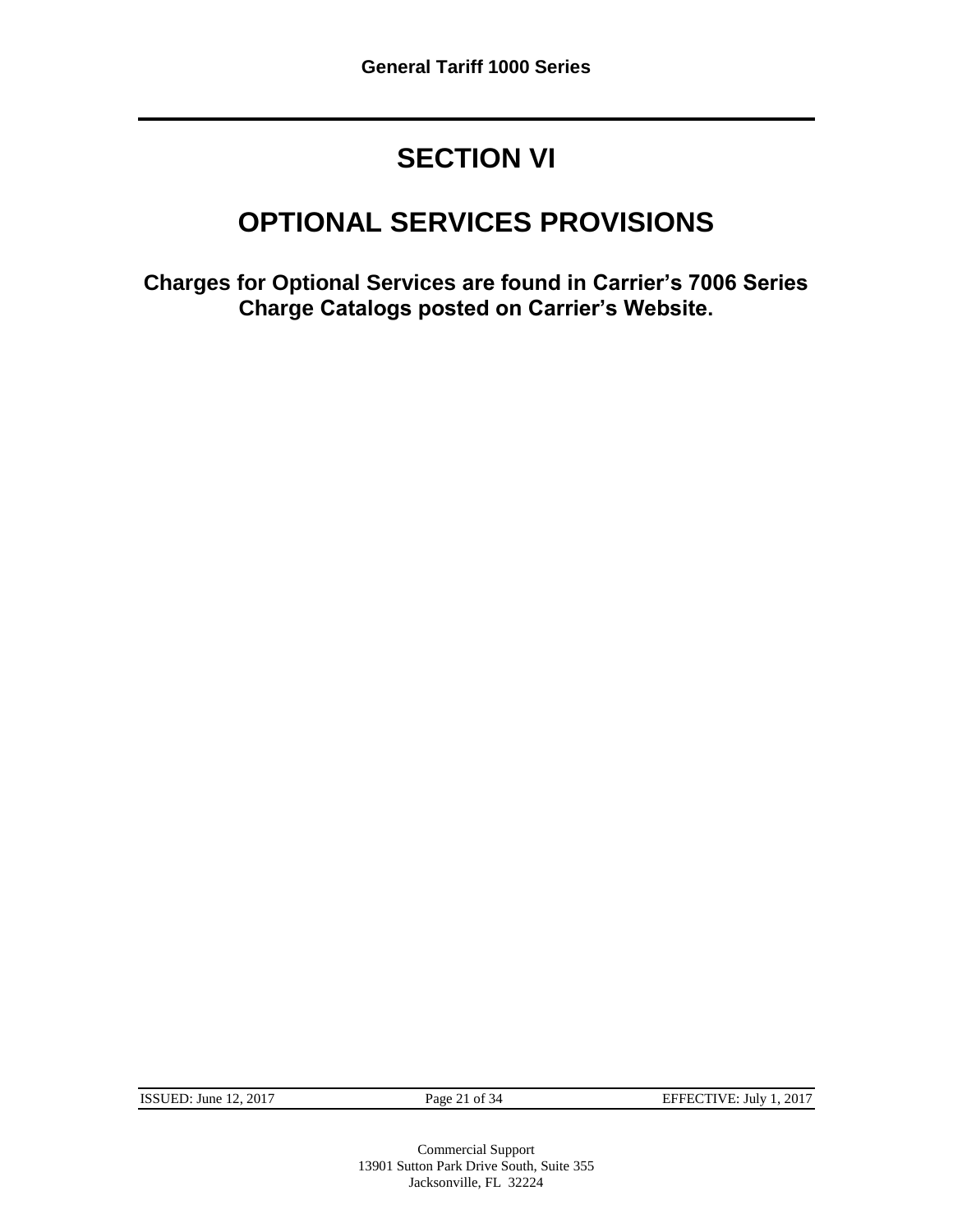#### **ITEM 6000 - Intra-plant Switching**

Intra-Plant Switching: A switching movement from one track to another or between two locations on the same track within the confines of the same (single) plant or industry. Definition applies only on movements which can be completed wholly within the confines of the same siding, plant or industry. Definitions and charges named in this item apply when switching is performed on the request of a customer in writing, and are in addition to applicable freight charges.

#### **ITEM 6010 - Intra-Terminal Switching**

A switching movement (other than intra-plant) between industries, sidings or tracks located on Subscribing Carriers within the switching limits of one station or industrial switching terminal. Definitions and charges named in this item apply when switching is performed on the request of a customer in writing, and are in addition to applicable freight charges.

#### **ITEM 6040 – Cars Received in Error by Carrier**

When loaded or empty cars are received by Carrier from connecting roads that are not consigned to Carrier or its customers, these cars will be treated as mishandled cars received in error and a charge of \$500 will be assessed against the interchanging Carrier.

#### **ITEM 6070 – Special Train / Special Switching Service (Hereinafter "Special Service")**

- A. Special Service is the movement of a train in other than normal, regularly scheduled service performed on specific request of a customer, or when shipment characteristics (example: high / wide, excess weight, etc.) require it. Special Service includes up to two locomotives. Additional locomotives are charged as per below.
- B. Request for special service must be made in writing giving all necessary information to facilitate the movement of the train. Subscribing Carriers may restrict or modify a request for special service.
- C. "Regularly scheduled" service is defined at the sole discretion of Subscribing Carriers, and is subject to change.
- D. Charges for special service are in addition to the freight rate and all other charges for the car(s) handled. The number of "service hours" is calculated from the crew's on-duty time to their off-duty time.
- E. If customer should cancel special service within four (4) hours of the crew's scheduled start time, then charges will apply.

#### **ITEM 6090 – Overloaded and Improperly Loaded Cars**

- A. Overloaded and improperly loaded cars are extremely dangerous to railroad operations. When a car is found to be loaded above the load limit stenciled on the side of the car, or above the gross rail load rating of any segment of track in the route regardless of the car's load limit; or is found to be improperly loaded according to loading rules established by the AAR, the shipper will be required to take corrective action at its own expense.
- B. Where Subscribing Carriers determine it is safe, practical and feasible, and upon request of shipper, an overloaded car may be returned to the point of loading so the shipper can reduce the lading weight.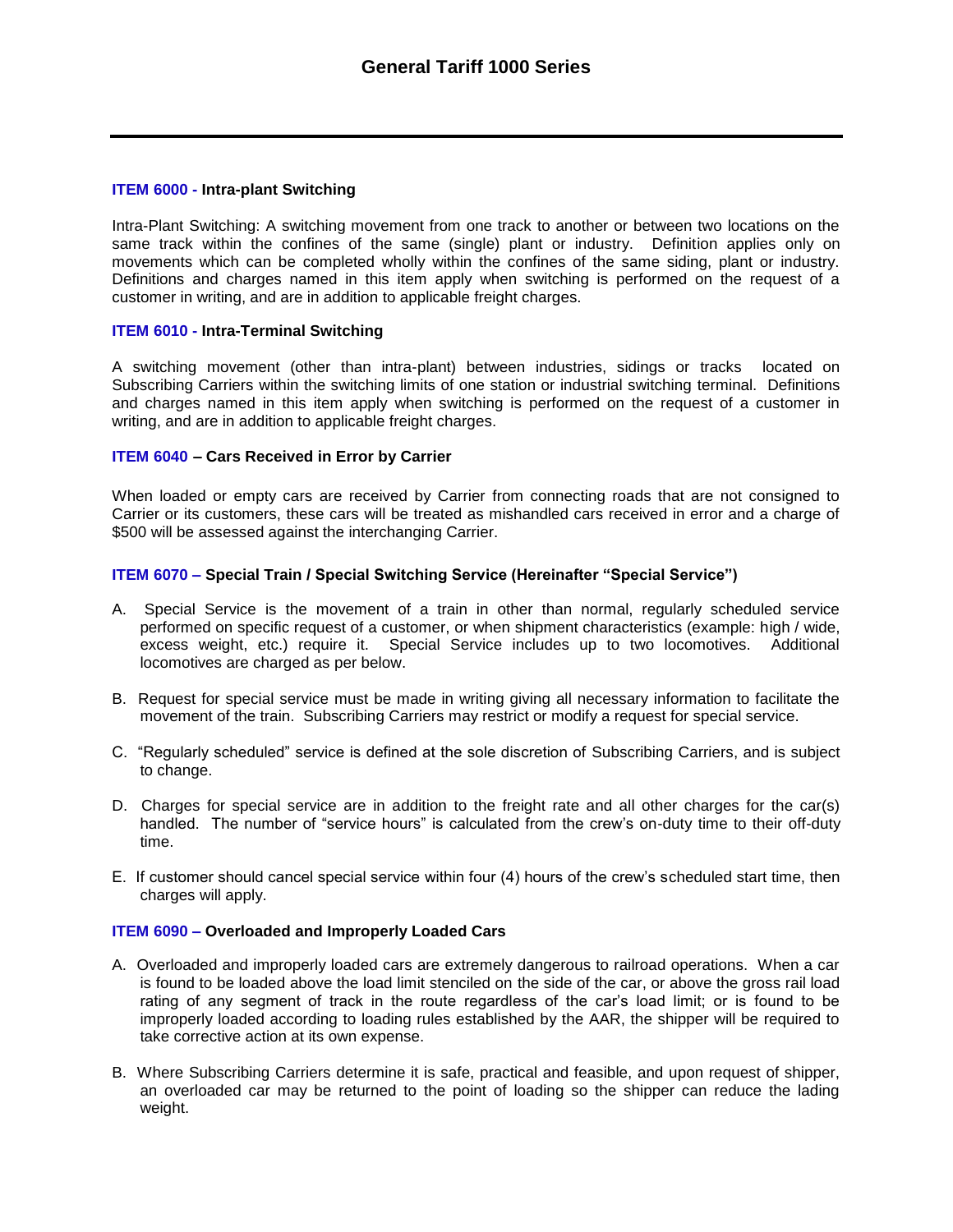#### **OPTIONAL SERVICES PROVISIONS - SECTION VI**

- C. When arrangements are made by the shipper with Subscribing Carriers for use of another car into which to transfer the excess lading, or for other remedies, the shipper will be permitted to remove the excess lading at the station where the overload is discovered.
- D. An overloaded or improperly loaded car held or moved for corrective action is subject to demurrage charges as described in Section III of this tariff.
- E. The shipper will be responsible for any and all derailment, track damage and car damage costs that are attributable to the car being overloaded or improperly loaded, including but not limited to, rerailing costs, car repairs, expenses related to traffic delays, environmental cleanup of any spilled commodities (hazardous and non-hazardous) and Subscribing Carriers' management time related to such an event.
- F. Overloaded cars are subject to additional charges.
- G. The charges do NOT include the service of re-weighing the car on railroad scales, if required. (See Item 6135)
- H. If overloaded / improperly loaded car has been interchanged by Subscribing Carriers to another carrier and connecting carrier discovers the car to be overloaded / improperly loaded and subsequently assesses a charge against Subscribing Carriers, then such charge will be passed through to customer.

#### **ITEM 6120 – Cars Released Empty, when Actually Loaded or Released Loaded when Actually Empty**

If a car is released empty and found to be loaded and vice versa, the customer may be billed the freight rate plus any additional switching and demurrage.

#### **ITEM 6130 – Turning of Cars to Permit Loading or Unloading**

- A. When it is necessary for a car to be placed on a delivery track for unloading from one particular side or end of the car, such car must be properly placarded on both sides and a notation must be made on the bill of lading and the waybill.
- B. If this rule is not followed, and the car requires turning for unloading from the opposite side or end, then charges apply as outlined below.
- C. If the bill of lading carries a notation that car has been placarded, and the placard has been destroyed or removed before placement, then charges will NOT apply.

| <b>ISSUED:</b> June 12, 2017 |  |
|------------------------------|--|
|------------------------------|--|

Page - 23 - of 34 EFFECTIVE: July 1, 2017

Commercial Support 13901 Sutton Park Drive South, Suite 355 Jacksonville, FL 32224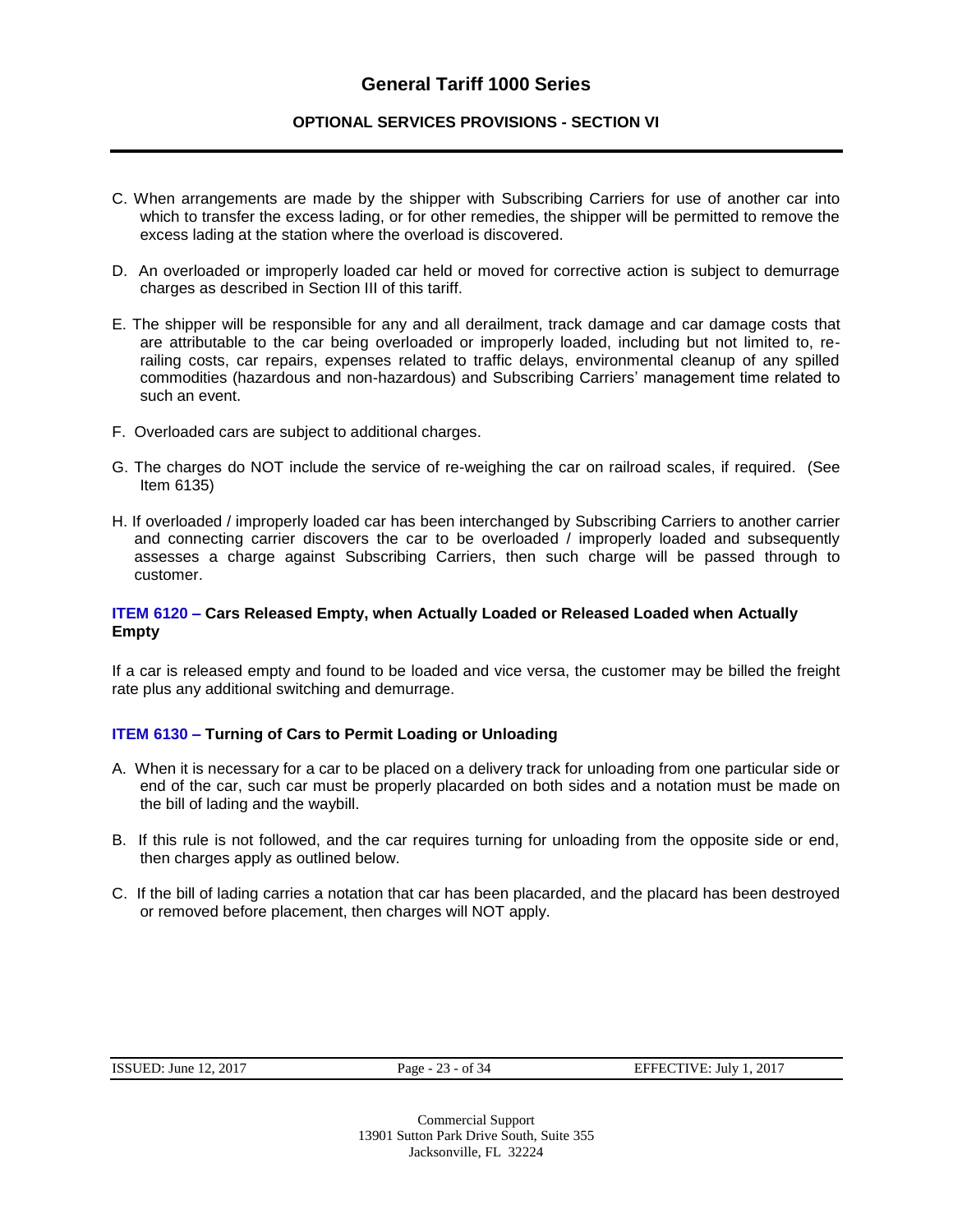#### **OPTIONAL SERVICES PROVISIONS - SECTION VI**

#### **ITEM 6135 – Weighing Charges and Charges for Movement to Out of Route Scales**

- A. When weighing is required for the assessment of freight charges, scale weights will be furnished by either:
	- a railroad in the waybill route (without charge to parties named on the bill of lading), or
	- a railroad weight agreement.
- B. When a car is weighed or reweighed on a Subscribing Carriers' scale, either loaded or empty, at the request of a customer and not when required for the assessment of freight charges, a "Weighing" charge will apply each time the car is weighed.
- C. If, under scenario "B" above, a car must travel out of route to the scale, then an additional "Switching to Scale" charge applies.

**THE ONLY CERTIFIED SCALE ON THE SUBSCRIBING CARRIERS IS IN BUFFALO, NY ON BPRR.**

#### **ITEM 6140 – Empty Cars Ordered and Not Used**

When an on-line, empty car is either:

- Appropriated for loading
- Moving toward customer for loading
- Placed or constructively placed for loading

but, subsequently is not loaded and is released empty, an "Ordered and Not Used" charge will apply. Demurrage charges per Section III will also apply.

Charges will NOT apply:

- If Subscribing Carriers fail to place or constructively place the ordered car on the day it was requested.
- If Subscribing Carriers elect to fill the order with a different car.
- $\bullet$  To cars that have been refused or rejected within twenty four (24) hours of placement because they are mechanically defective or unfit for loading.

#### **ITEM 6150 – Cars Ordered on Behalf of Customer – Cancelled While Enroute**

If Carrier has placed a car order on behalf of the customer and instructions are received by Carrier to cancel the car order while cars are in route but have not yet been constructively or actually placed.

#### **ITEM 6170 – Changes to Scheduled Service Resulting from Customer's Actions**

A. If a train crew of Subscribing Carriers cannot make, or complete, a scheduled switch at a customer's facility due to any reason within the customer's control and responsibility (railcars not ready, train crew cannot proceed past customer gates, etc.), and is requested to wait or consequently has to return at a future time to complete the switch, either later that day or on a future day in regularly

Commercial Support 13901 Sutton Park Drive South, Suite 355 Jacksonville, FL 32224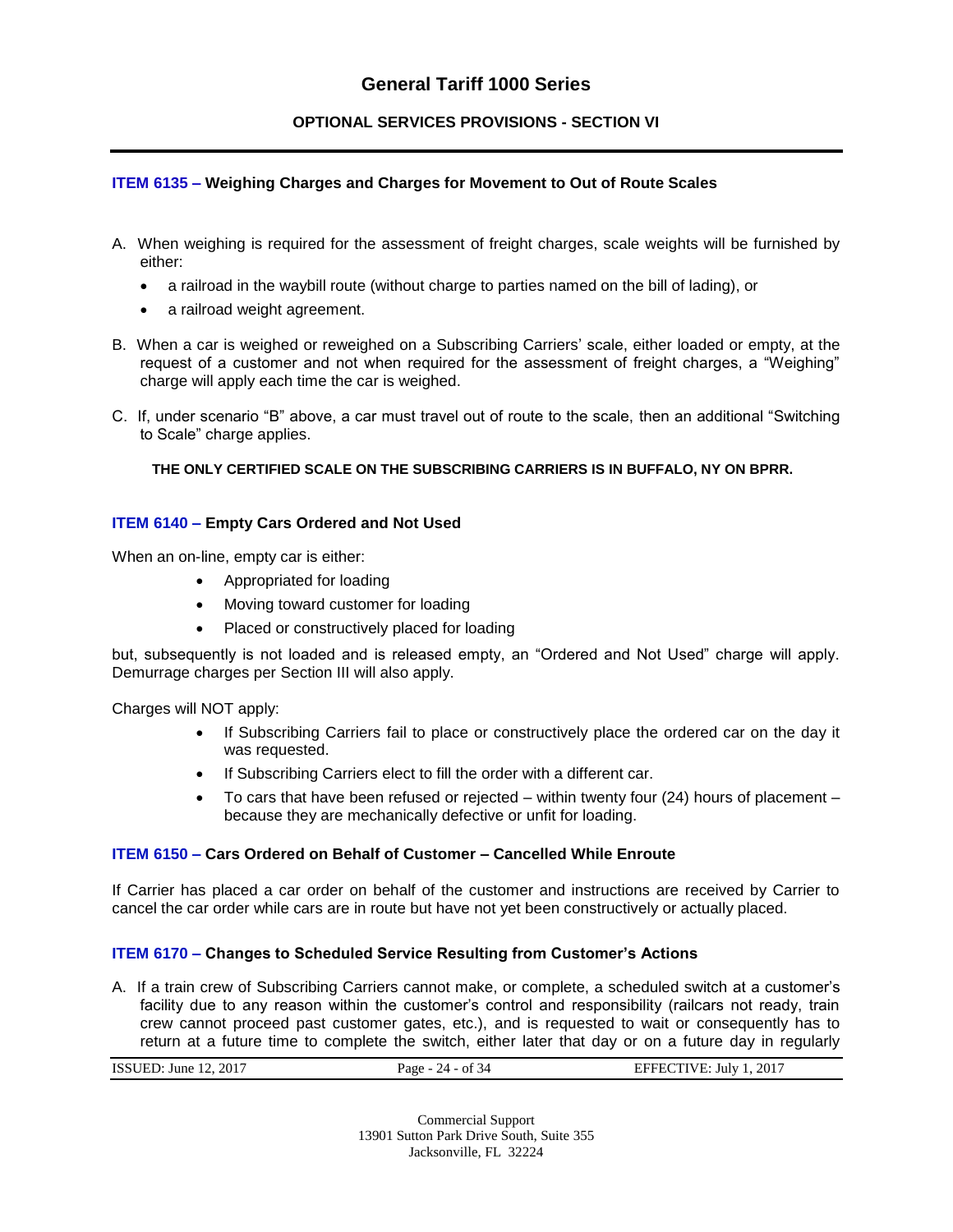#### **OPTIONAL SERVICES PROVISIONS - SECTION VI**

scheduled service (when the service does NOT qualify as "Special Train Service" as defined in Item 6070) then charges apply as described below. Subscribing Carriers will at no time be obligated to wait or return to a customer's facility, but will make its best effort to do so.

- B. If customer releases a car (load or empty) and subsequently requests car to be returned, and car has not yet departed from serving yard, then "Return Service" charge will apply. If car has departed from serving yard, but is still in control of Subscribing Carriers, then car will be subject to Diversion and Reconsignment procedures and charges as described in Item 6210 of this tariff.
- C. The affected outbound car(s) will remain on continuous demurrage. The affected inbound car(s), will be constructively placed (if not already in constructive placement status).

#### **ITEM 6175 – "Back-to-Back Empty" Private Cars**

Freight service by Subscribing Carriers cover the delivery of an empty car for loading and the return of the loaded car or vice versa. Hence, empty movements without a corresponding loaded inbound or outbound movement are subject to freight charges. If an empty, private, car is received from a connection for an industry served by a Subscribing Carriers and is subsequently ordered by the customer, or other authorized party, to be returned empty to the connection from which received, or to another connection, then a freight charge is applied.

#### Charges:

The party ordering the return must present a bill of lading for "empty car moving on own wheels." Freight charges are found in applicable Subscribing Carriers' freight tariffs.

#### **ITEM 6185 – Ordering Empty Cars in for Placement by Specific Car Number**

When empty cars are stored or otherwise held for loading, and customer requests twenty (20) or more of such cars per day for placement by specific car number (as opposed to ordering in "any empty cars" or "the next cars in line"), then an "Ordering Empty by Car Number" charge applies. Charge applies regardless of car ownership and whether the cars are stored or held on railroad tracks or on customer lease tracks.

#### **ITEM 6195 – Cars Held Awaiting Billing or Forwarding Instructions**

- A. It is Subscribing Carriers' policy NOT to move cars without complete billing from the customer or shipper; however, when exceptions are made, and when on shipper's request a car is moved from industry or team tracks and held on a Subscribing Carriers' tracks awaiting forwarding instructions, the party responsible for furnishing such forwarding instructions will be subject to a "Car Held for Billing" charge.
- B. The car will remain on continuous demurrage in the account of the party in whose name the car was ordered until forwarding instructions are received.
- C. When a car is removed from industry or team tracks on shipper's order and held awaiting billing instructions on railroads' tracks, and such car is ordered back to the original industry or team track, an

| <b>ISSUED:</b> June 12, 2017 | Page - $25 - of 34$ | EFFECTIVE: July 1, 2017<br>________ |
|------------------------------|---------------------|-------------------------------------|
|                              |                     |                                     |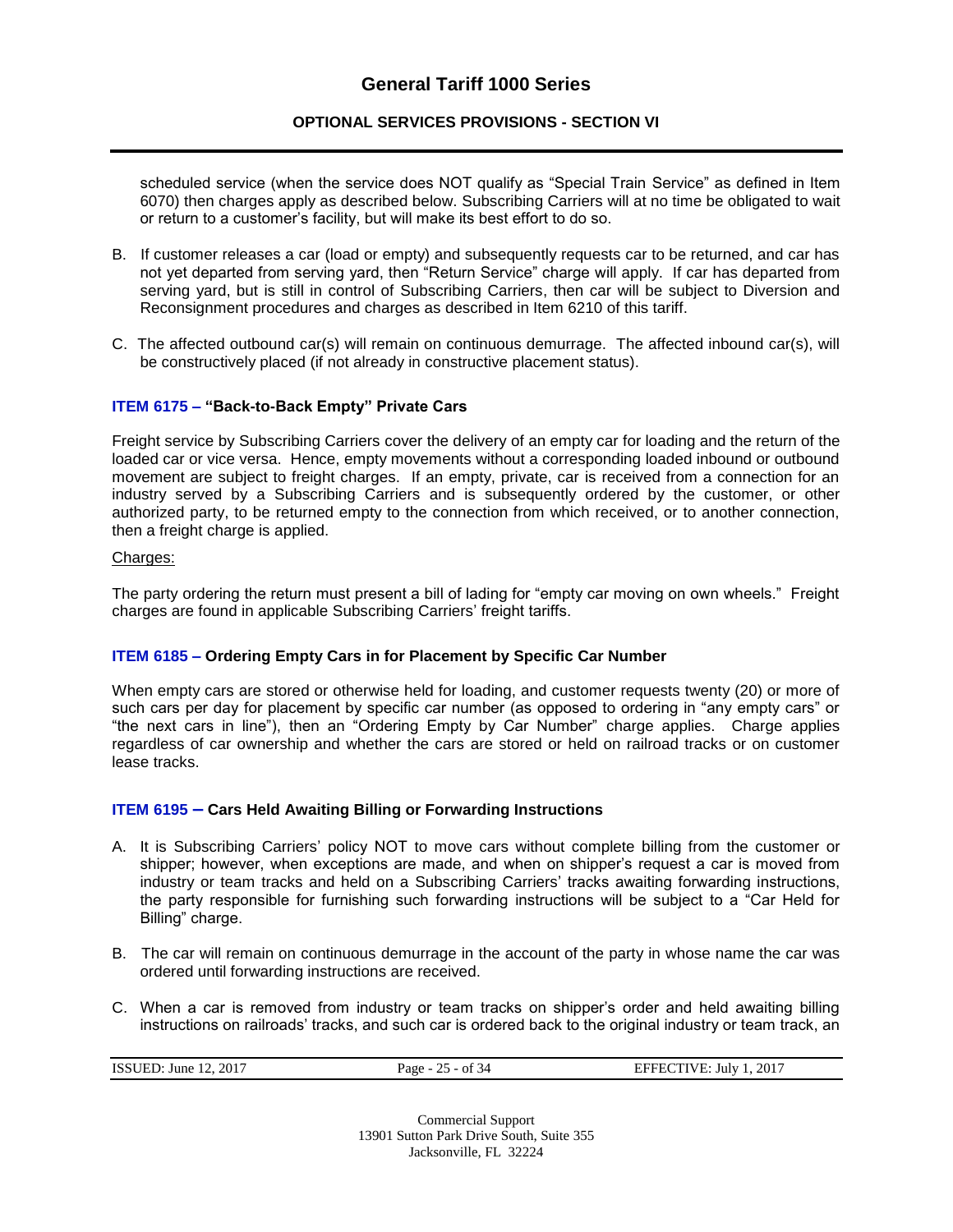#### **OPTIONAL SERVICES PROVISIONS - SECTION VI**

intra-terminal switching charge (see Item 6010) will be assessed for the movement of the car in each direction and the car will remain on continuous demurrage.

- E. Cars containing hazardous material or hazardous material residue cannot be released without complete billing.
- F. Customers or Shippers who plan to ship internationally must comply with all customs laws and obtain any and all approvals for the cross-border transportation of their shipments, including any and all clearances associated with their shipments under import and export laws. All necessary or useful documentation with respect to an international shipment must be provided to the Subscribing Carriers in a timely manner. The Subscribing Carriers fully cooperates with government authorities in handling international shipments, but does not provide the services of a licensed customs broker. U.S., Canadian, and Mexican border officials require complete import and export documentation associated with, and access to all shipments.
- G. Proper paperwork is vital to efficient international transportation. If the Subscribing Carriers or another carrier is forced to set out a railcar from a trans-border train, or to place a railcar on hold status due to incomplete or incorrect Customs documentation, data quality, or at the request of U.S. or Canadian Customs for any reason, the Customer or Shipper is responsible for and will be charged for all associated switching charges and any other costs or fees paid by the Subscribing Carriers.
- H. When the Subscribing Carriers are obligated to hold a railcar awaiting Canadian Customs clearance and release, the Subscribing Carriers will assess charges specified in tariff 7006 series and railcar will be subject to demurrage charges until released by Customs.

#### **ITEM 6210 – Diversion or Re-consignment**

A. The terms "diversion" and "reconsignment" refer to any instructions given by consignor, consignee or owner necessary to affect the delivery of a loaded or empty car, and requiring an addition to, or change in, the billing, or requiring an additional movement of the car, or both. The concept applies only to a car which has left the origin point, but has not yet been actually or constructively placed at destination. Such a car, when diverted or reconsigned, is subject to charges as described below.

After a car is unloaded by a customer, the empty car is customarily returned to its previous point of origin via the reverse of the route over which the loaded shipment moved. Customer may choose to move such empty cars via any route or junction without incurring diversion or reconsignment charges as long as customer provides complete and accurate billing instructions to the Subscribing Carriers indicating the desired route prior to the release of the empty car. (Exception) Empty cars may not be routed via Pittsburgh, PA (PITTS) or Erie, PA (ERIE) without incurring charge (2) in this item, unless the inbound loaded shipment had also been routed via Pittsburgh (PITTS) or Erie (ERIE), PA.

(Note: When Subscribing Carriers serve as a "switch" carrier, rather than a "line haul" carrier, cars must be returned to a connecting railroad via the same junction (interchange point) from which they were received. Otherwise, move will be subject to applicable freight charges.)

B. A change in the billing which involves only a change from collect to prepay or vice versa after car leaves original point of shipment, will not be considered a diversion or reconsignment. In such a case, instructions must be received by the Subscribing Carriers' Customer Service Department in time to permit the change to be accomplished before placement of car at final destination.

| : 12. 2017<br>ISSU<br>'ED<br>June | - of<br>age<br>$   -$ | .2017<br>July<br>.ve |
|-----------------------------------|-----------------------|----------------------|
|                                   |                       |                      |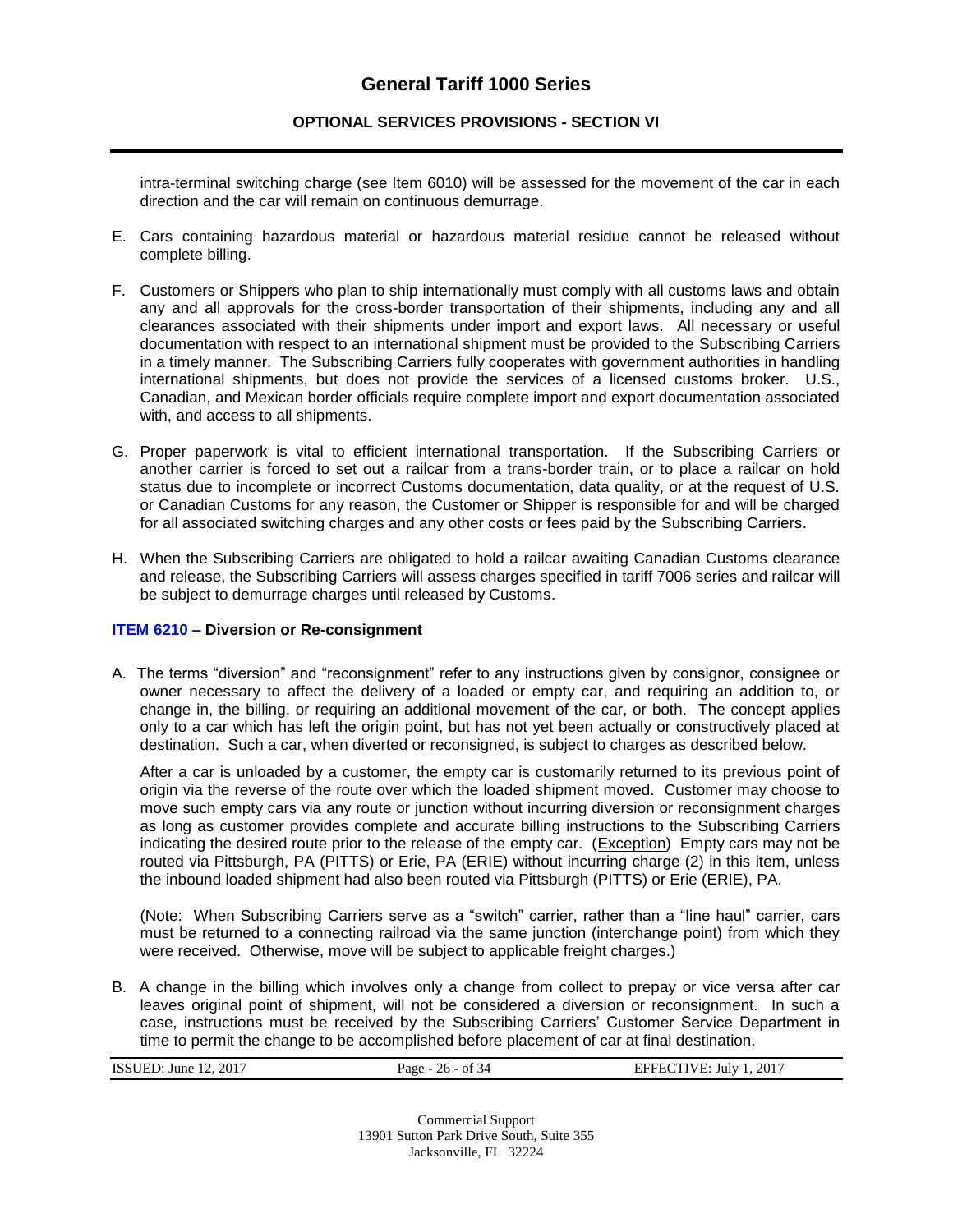#### **OPTIONAL SERVICES PROVISIONS - SECTION VI**

- C. If a diversion or reconsignment order is received before a car has left the origin point named on the bill of lading, and Subscribing Carriers are able to effect the change prior to issuing switching instructions to the train crew, then such change will not be subject to charges.
- D. Cars actually or constructively placed at destination (where through freight obligation has been met) can no longer be diverted or reconsigned. In such case, cars must be re-billed with a new bill of lading, generating a new freight charge.
- E. Cars held for diversion or reconsignment pending forwarding instructions are subject to a "Car Held for Billing" charge (see Item 6195).
- F. The through freight rate to be used will be the rate from point of origin to final destination, unless the rate from point of origin to diversion point, or from diversion point to final destination, is higher, in which case the higher rate will apply.
- G. No diversion or reconsignment order shall designate any specific day or time of day for the execution of the order. Where day or time of execution is made a condition of the diversion or reconsignment order it will have no effect or application.
- H. When a diversion or reconsignment order is received after the car has been delivered to a connecting railroad, or paperwork has already been issued to the train crew, Subscribing Carriers will direct the requesting party to contact the connecting railroad to which the car was delivered, at which time the responsibility of the Subscribing Carriers will end. The car will then be subject to the rules of the railroad on whose rails the order is accomplished.

Note: If shipment to be diverted or reconsigned is not located on a Subscribing Carriers at the time of the request, it is in the best interests of Consignor, Consignee, or Owner to contact directly the railroad currently in possession of the car.

I. A diversion or reconsignment order must be made in writing naming the party responsible for charges, and proof of ownership must be established prior to execution of the diversion or reconsignment.

ISSUED: June 12, 2017 Page - 27 - of 34 EFFECTIVE: July 1, 2017

Commercial Support 13901 Sutton Park Drive South, Suite 355 Jacksonville, FL 32224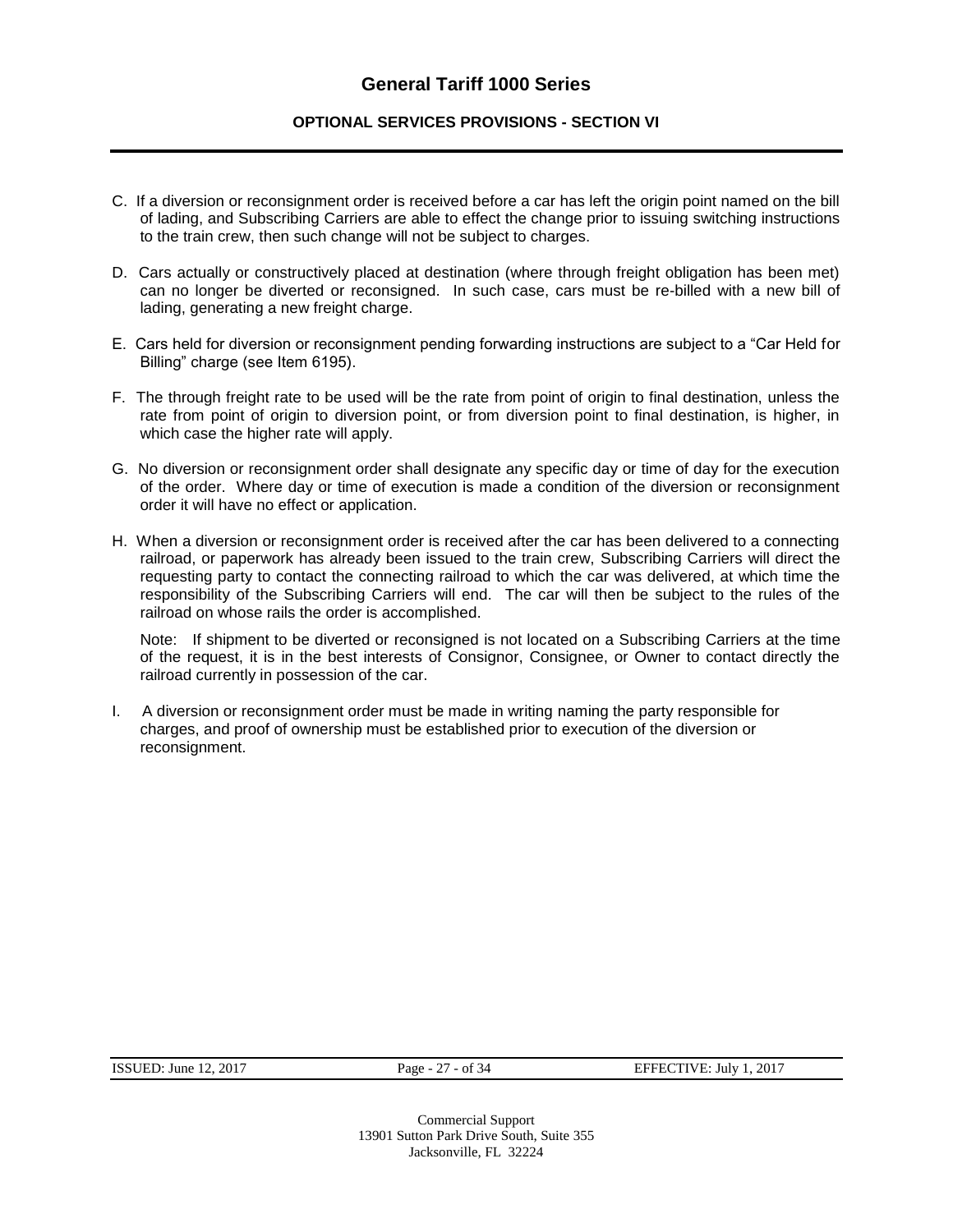#### **ITEM 6215 – Charges for Changes or Corrections to Billing; Customer Misroutes**

- A. If after billing has been submitted, a customer notifies the Subscribing Carriers' Customer Service Center of a required change or correction to the billing, then a charge will apply.
- B. If billing for a shipment of hazardous materials is found to have violated Department of Transportation (DOT) rules and regulations as a result of an omission or error, then charge (2) of this item will be assessed against the entity responsible for the creation of the bill-oflading. If the Federal Railroad Administration (FRA) subsequently assesses a fine against Subscribing Carriers and the actual amount of that fine exceeds \$50, Subscribing Carriers will invoice the entity that created the bill-of-lading for the entire amount of the fine.
- C. If a customer's billing or forwarding instructions are the cause of Subscribing Carriers incurring misroute charges (also known as "interchange error" or "setback" charges) or other charges from the connecting railroad, then such charges will be passed through to the customer causing the misroute or other charge.

#### **ITEM 6225 – Charges for Faxed or E-mailed Bills of Lading and Empty Releases**

All bills of lading, forwarding instructions and empty releases must be issued to the Subscribing Carriers' Customer Service Center by one of the following means only:

- ShipperConnect
- EDI (electronic data interchange)
- e-BOL (electronic bill of lading via ShipperConnect)
- Facsimile -- subject to charge
- e-mail -- subject to charge

When a bill of lading, forwarding instruction or empty release is received by either facsimile or email, a charge will apply.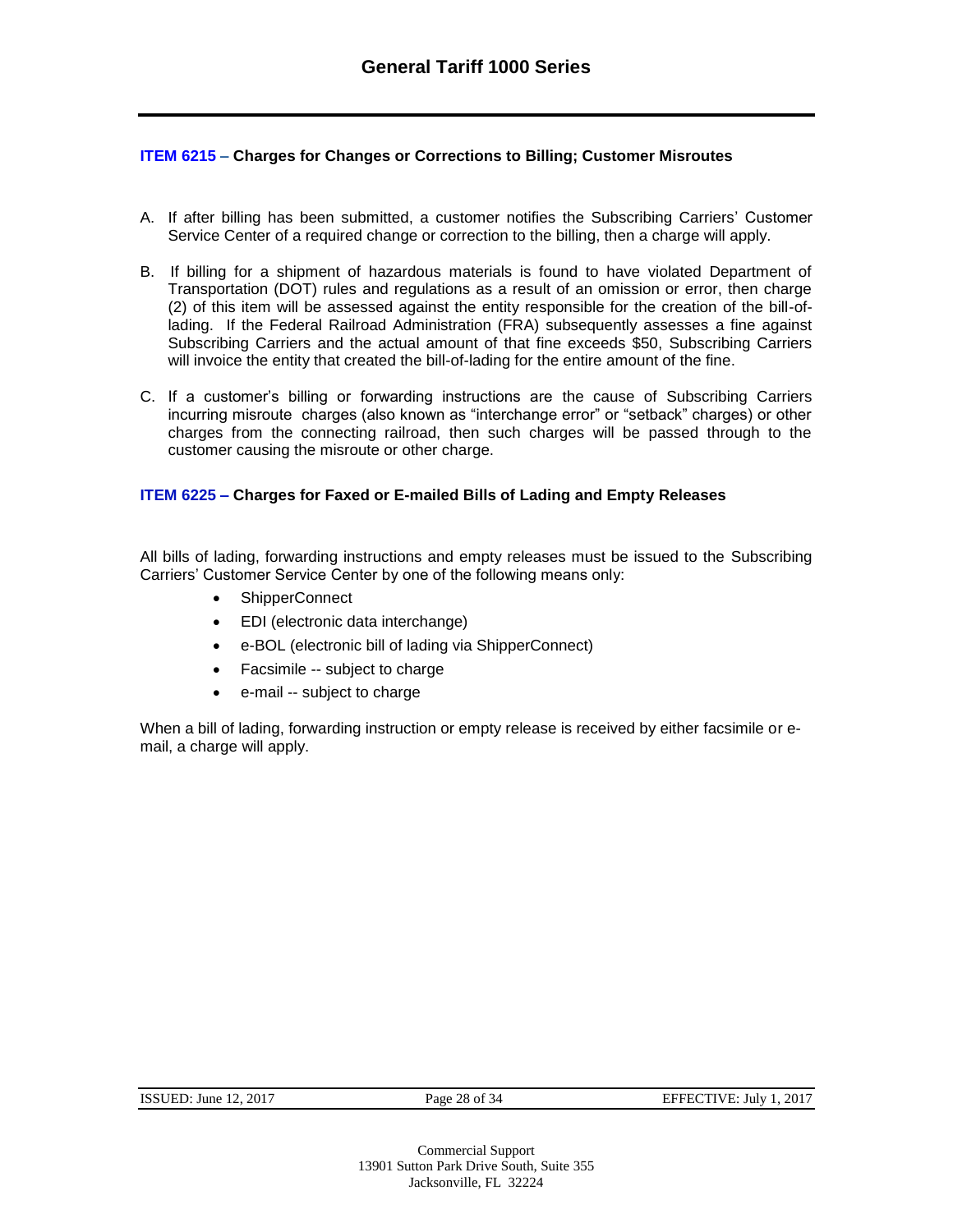### **SECTION VII**

## **CLEARANCE PROCEDURES**

ISSUED: June 12, 2017 Page 29 of 34 EFFECTIVE: July 1, 2017

Commercial Support 13901 Sutton Park Drive South, Suite 355 Jacksonville, FL 32224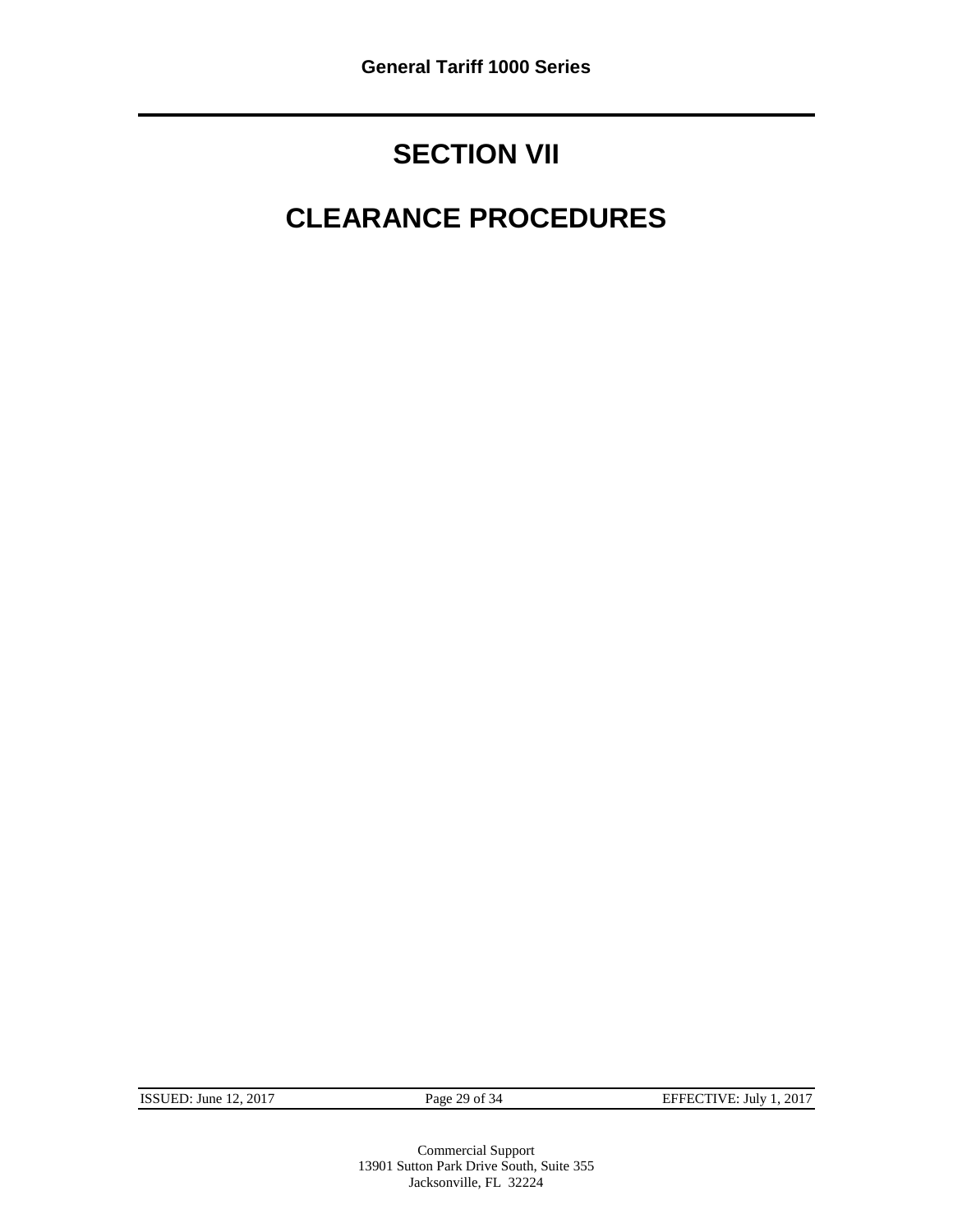#### **ITEM 7100 – Clearance Shipments**

A. Any shipment with one or more of the following characteristics may require clearance:

- [1] Width exceeding 10 feet 8 inches
- [2] Height exceeding 15 feet 10 inches (above top of rail)
- [3] Net weight exceeding 220,000lbs (or any shipment requiring cars with more than 4 axles)
- [4] Overhangs the end(s) of a car or is bolstered on two or more cars
- [5] Uses a car with truck centers of less than 28 feet or greater than 66 feet
- [6] Locomotives, cranes, work equipment, passenger cars, track inspection cars, or similar types of rolling stock moving on their own wheels
- [7] Must move in "special train service" (see item 6070 of this tariff) due to its physical characteristics
- B. When any of these conditions exist, party must formally request clearance by contacting Subscribing Carriers' Customer Service Center at (depending upon specific railroad involved):

Telephone: 800-757-7387 Telephone: 800-757-7387

[Email: CSO-cs@gwrr.com](mailto:CSO-cs@gwrr.com) [Email: MSTR-cs@gwrr.com](mailto:MSTR-cs@gwrr.com) Telephone: 800-757-7387 Telephone: 800-757-7387

Telephone: 800-757-7387 Telephone: 800-757-7387

Telephone: 800-757-7387 Telephone: 800-757-7387

**Providence and Worcester Railroad Company Wellsboro & Corning Railroad, LLC** [Email: PWRR-cs@gwrr.com](mailto:PWRR-cs@gwrr.com) et al. extendio and the extendio of the [Email: WCOR-cs@gwrr.com](mailto:WCOR-cs@gwrr.com) Telephone: 802-527-3401 Ext. 4017 Telephone: 800-757-7387

Telephone: 800-757-7387 Telephone: 800-757-7387

#### **The Aliquippa & Ohio River Railroad Co. The Columbus & Ohio River Railroad Company** [Email: ocrscustomerservice@gwrr.com](mailto:ocrscustomerservice@gwrr.com) [Email: ocrscustomerservice@gwrr.com](mailto:ocrscustomerservice@gwrr.com) Telephone: 800-757-7387 Telephone: 800-757-7387

**Buffalo &Pittsburgh Railroad, Inc. The Mahoning Valley Railway Company** [Email: BPRR-cs@gwrr.com](mailto:BPRR-cs@gwrr.com) [Email: ocrscustomerservice@gwrr.com](mailto:ocrscustomerservice@gwrr.com)

**Connecticut Southern Railroad, Inc. The Massena Terminal Railroad Company**

**New England Central Railroad, Inc. The Pittsburgh & Ohio Central Railroad Company** [Email: NECR-cs@gwrr.com](mailto:NECR-cs@gwrr.com) [Email: ocrscustomerservice@gwrr.com](mailto:ocrscustomerservice@gwrr.com) Telephone: 800-757-7387 Telephone: 800-757-7387

**Ohio Central Railroad, Inc. The Warren & Trumbull Railroad Company** [Email: ocrscustomerservice@gwrr.com](mailto:ocrscustomerservice@gwrr.com) [Email: ocrscustomerservice@gwrr.com](mailto:ocrscustomerservice@gwrr.com)

**Ohio Southern Railroad, Inc. The Youngstown Belt Railroad Company** [Email: ocrscustomerservice@gwrr.com](mailto:ocrscustomerservice@gwrr.com) [Email: ocrscustomerservice@gwrr.com](mailto:ocrscustomerservice@gwrr.com)

**Rochester & Southern Railroad, Inc. Youngstown and Austintown Railroad, Inc.** [Email: RSR-cs@gwrr.com](mailto:RSR-cs@gwrr.com) [Email: ocrscustomerservice@gwrr.com](mailto:ocrscustomerservice@gwrr.com)

C. Party will be provided with and must complete a Request for Clearance form and will be required to pay a processing fee which must be submitted with the form. This fee applies only to requests that are submitted directly to Subscribing Carriers and will not apply when request for clearance originates with another railroad for an interline shipment involving Subscribing Carriers.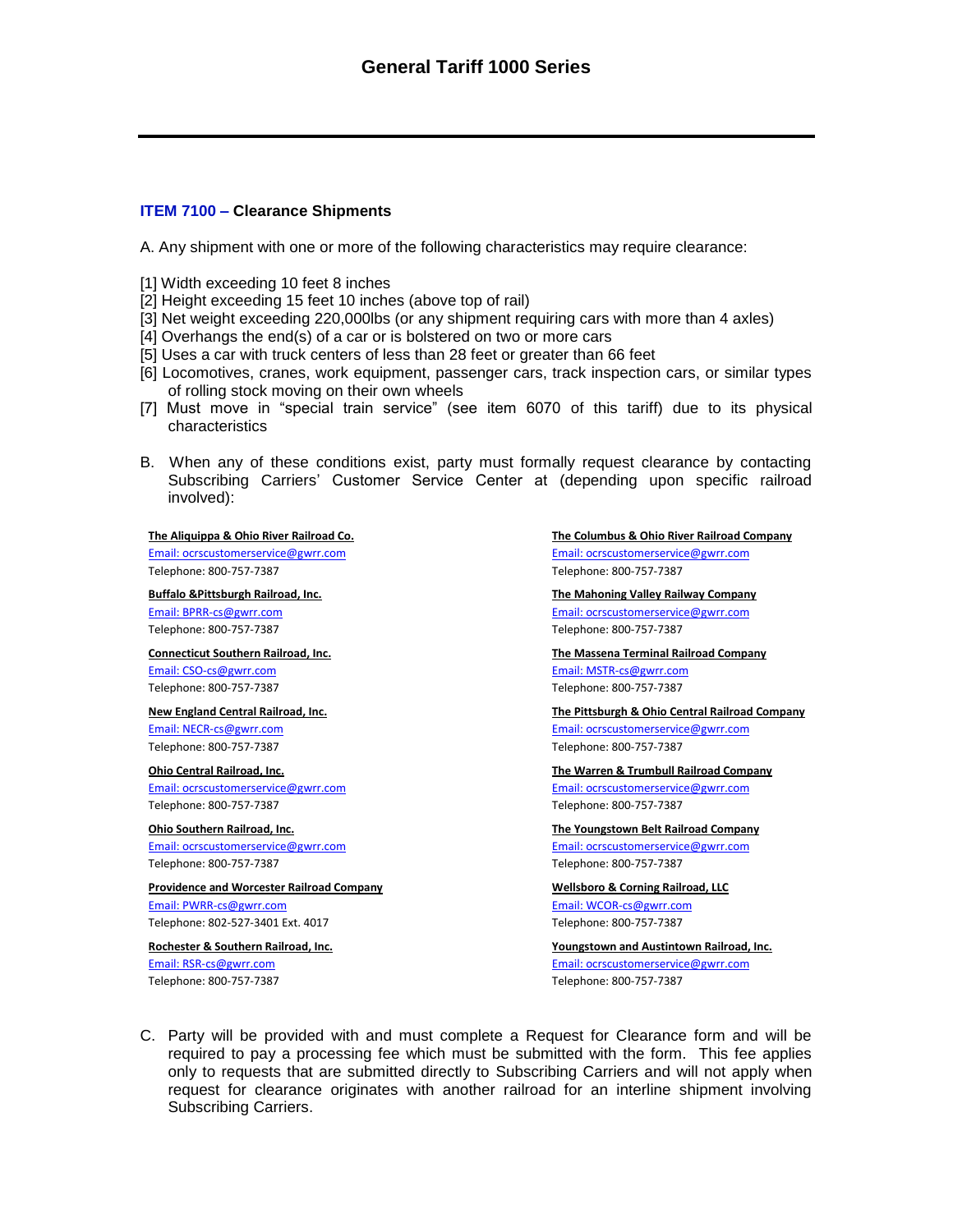**GLOSSARY – SECTION VIII**

### **SECTION VIII**

### **GLOSSARY**

ISSUED: June 12, 2017 Page 31 of 34 EFFECTIVE: July 1, 2017

Commercial Support 13901 Sutton Park Drive South, Suite 355 Jacksonville, FL 32224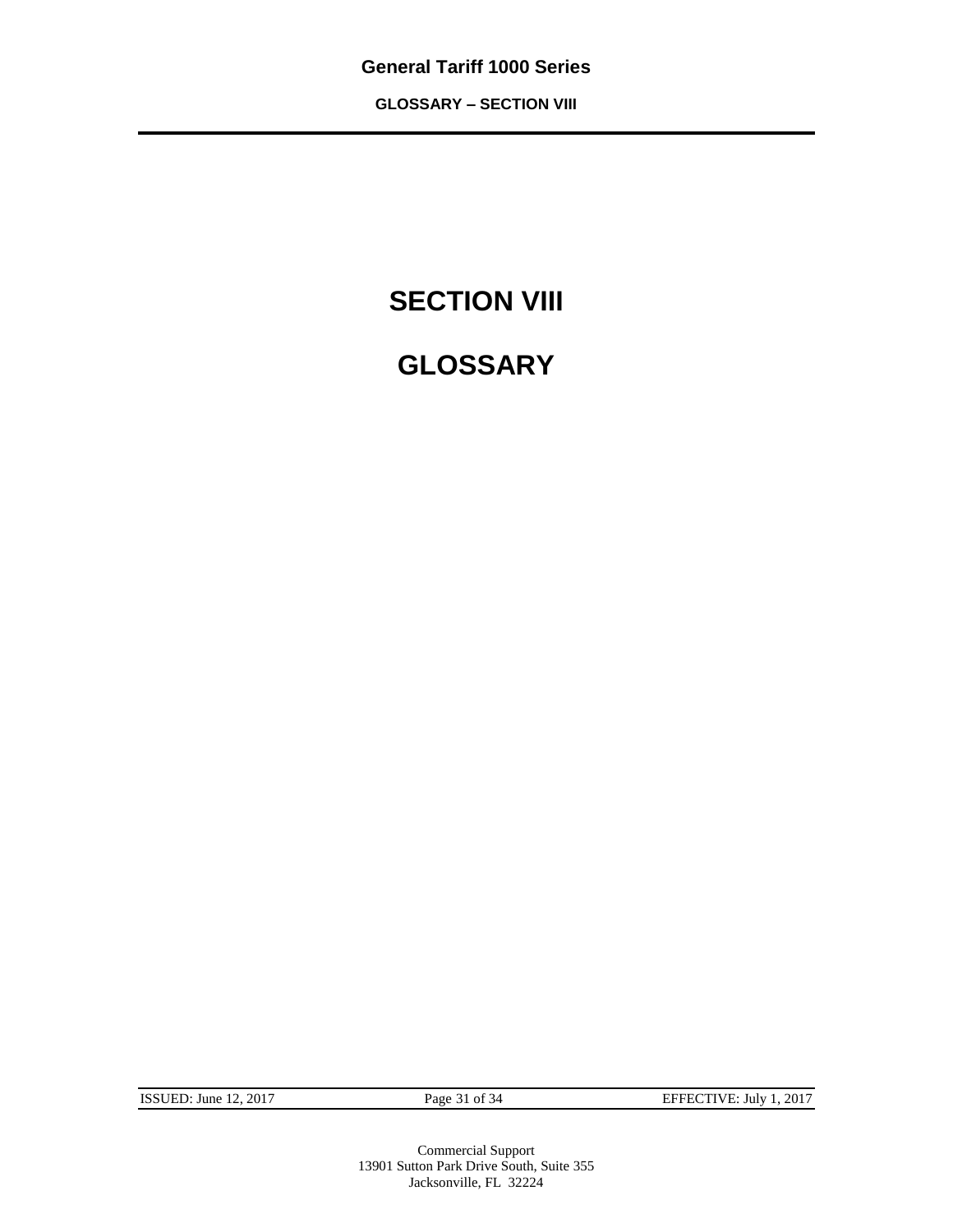#### **GLOSSARY – SECTION VIII**

#### **Glossary**

For the purpose of applying the provisions of this tariff, the following are defined and will govern:

- **Actual Placement**: When a car is placed in an accessible position for loading or unloading at customer's facility, or at another point designated by the customer.
- **Bill of Lading:** The written contract of carriage between shipper and railroad(s); contains all of the information necessary for railroad to create a waybill for the shipment.
- **Consignee**: The party to whom a shipment is consigned or the party entitled to receive the shipment lading. Under the bill of lading contract, regardless of whether the lading is actually delivered to an "in care of" or other party pursuant to the directions of the Shipper or Consignee, by accepting a shipment or by the acceptance of the shipment by a party on behalf of or by direction of the Consignee, the Consignee agrees to be bound by the terms and conditions of this tariff.
- **Consignor / Shipper**: The party in whose name cars are ordered or the party who furnished the bill of lading or the forwarding instructions.

Consignor and Shipper shall have the same meaning for the purposes of this tariff. The Shipper is the party that enters into the contract of carriage with Subscribing Carriers or the originating railroad. The Shipper may be acting on its own behalf or on the behalf of another party; however, whether as principal or agent, the Shipper is bound in its own right to the terms and obligations of this tariff. The Shipper might or might not be the owner of the lading. When acting as a disclosed or undisclosed agent, the Shipper binds not only itself but also its principal to the terms and obligations of this tariff.

**Constructive Placement**: An industry term describing when a railroad controlled car cannot be actually placed at customer's facility because of any condition attributable to the customer, or is otherwise not ordered in for placement by the customer, and so is held on railroad tracks awaiting the customer's placement instructions.

On Subscribing Carriers, the time of a car's constructive placement = the time of arrival at the customer's serving rail yard.

**Demurrage**: A charge for detaining a railcar for loading or unloading beyond the prescribed free time.

- **Demurrage Day**: A twenty-four (24) hour period, or part thereof, beginning 0001 after the expiration of demurrage free time.
- **Disposition**: Information, including forwarding instructions or release, which allows the railroad to either tender or release the car from the consignor's or consignee's account.
- **Diversion**: An order received to deliver a loaded or empty car to other than its original billed destination or via other than its original billed route.
- **Foreign Car**: A railroad controlled car bearing marks other than those of Subscribing Carriers.
- **Forwarding Instructions**: A bill of lading or other written shipping instructions given to Subscribing Carriers, containing all of the necessary information to transport a shipment.
- **Free Time**: In the calculation of demurrage, the period of time between the next 12:01 am following constructive or actual placement and when the first demurrage day begins, including weekends and holidays where applicable.

| <b>ISSUED: June 12, 2017</b> | Page 32 of 34 | EFFECTIVE: July 1, 2017 |
|------------------------------|---------------|-------------------------|
|                              |               |                         |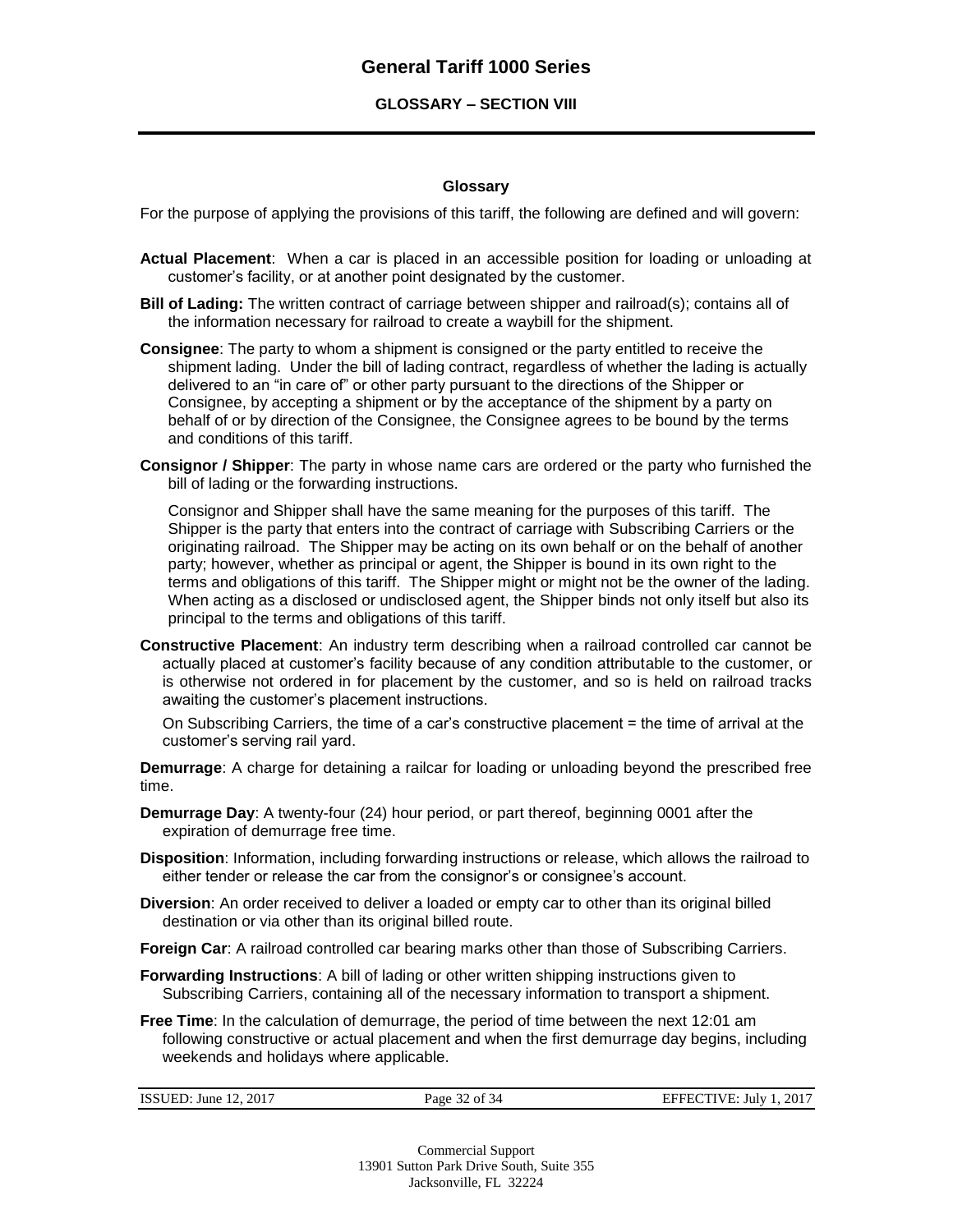#### **GLOSSARY – SECTION VIII**

In the calculation of storage, the period of time between the next 12:01 am following arrival at serving yard or storage track and when the first storage day begins.

- **Industrial Switching Terminal**: Any portion of the Subscribing Carriers which are customarily serviced by a single, yard train crew (as distinguished from a local or road train) in a given eight (8) hour period.
- **Industrial Track**: A track serving a particular industry, whether located upon the property of Subscribing Carriers or upon property owned or leased by the industry.

**Interline Traffic**: Road-haul traffic moving over two or more railroad lines.

- **Intra-Plant Switching**: A switching movement from one track to another or between two locations on the same track within the confines of the same (single) plant or industry. Applies only on movements which can be completed wholly within the confines of the same siding, plant or industry.
- **Intra-Terminal Switching**: A switching movement (other than intra-plant) between industries, sidings or tracks located on Subscribing Carriers within the switching limits of one station or industrial switching terminal.

**Lease Track**: Any track(s) assigned to a customer by Subscribing Carriers through written agreement.

- **Loading**: The complete or partial loading of a car in conformity with AAR loading and clearance rules, and the furnishing of forwarding instructions.
- **Loaded Car**: A car that is completely or partially loaded.
- **Subscribing Carriers**: All of the railroads that comprise the New York & Pennsylvania (Northeast) Region Railroads of Genesee & Wyoming Inc., Buffalo & Pittsburgh Railroad Inc., Rochester & Southern Railroad Inc., South Buffalo Railway and Wellsboro & Corning Railroad Company.
- **Payor**: The party primarily responsible for the payment of freight and other charges. The Payor may be the Shipper, Consignee or another party who has established credit with Subscribing Carriers.
- **Private Car:** A car that is owned or leased by an entity other than a railroad.

**Private Track / Siding**: Any track(s) which is not owned or leased by the railroad or a track owned / leased by the railroad that is leased to a customer for their exclusive use.

- **Railroad Controlled Car**: A car which is owned or leased by a railroad. (Cars carrying marks of TTX Company are considered railroad controlled for purposes of this tariff.)
- **Reciprocal Switching**: A type of interline switching where connecting railroads have access to each other's open switching limits on a reciprocal basis. Switch charges are published in Tariff BPRR 8901-series.
- **Reconsignment**: An order to bill a loaded or empty car to other than the original billed consignee; a change in the name of the consignor; or, an order that requires a change in the party responsible for payment of transportation charges of a shipment or empty car.
- **Rejected Car**: When the original loaded car is rejected at destination without being unloaded. Or, when an empty car placed for loading is rejected at origin without being loaded.

| ISSUED: June $12, 2017$ | Page 33 of 34 | EFFECTIVE: July 1, 2017 |
|-------------------------|---------------|-------------------------|
|                         |               |                         |